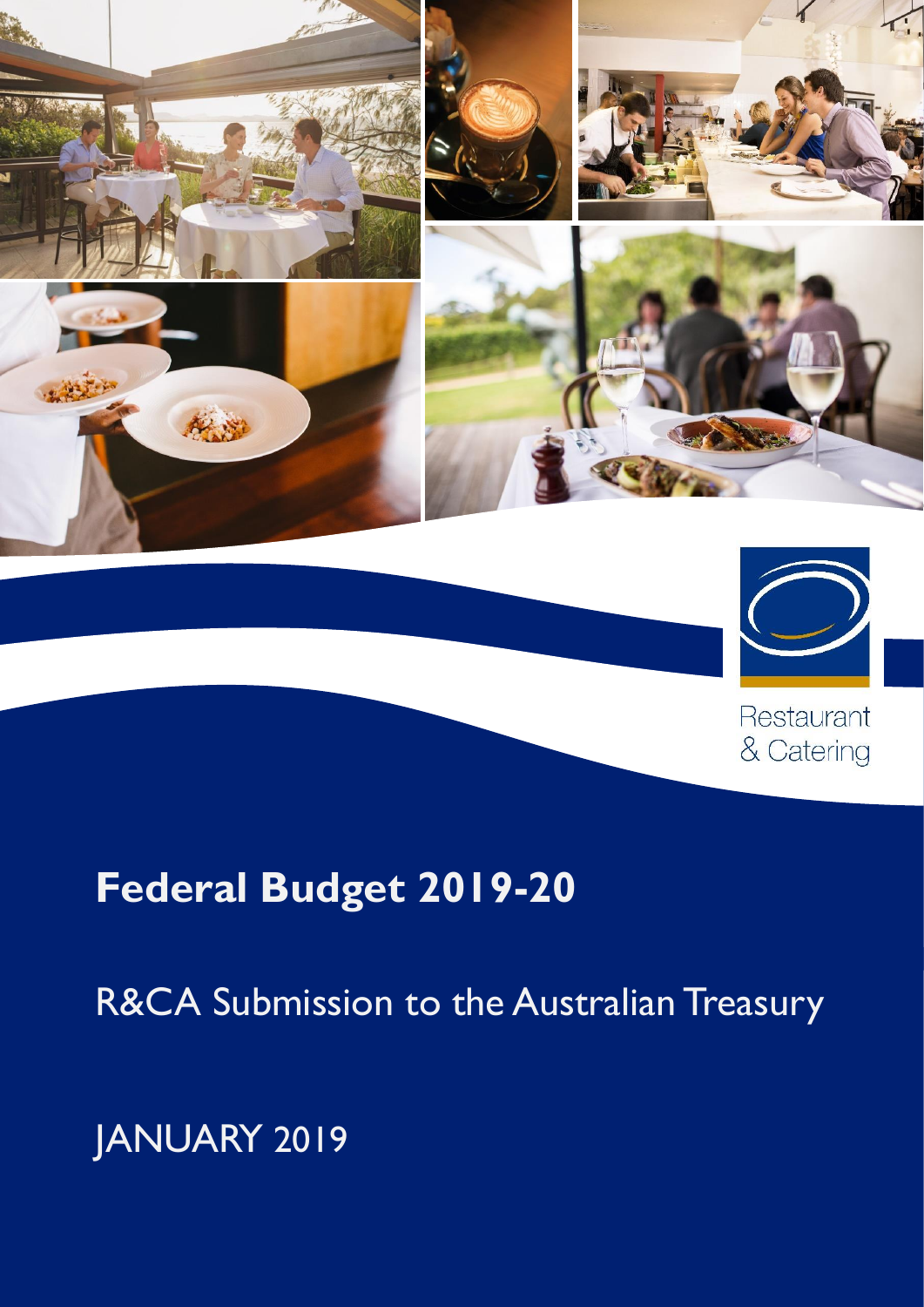# RESTAURANT & CATERING AUSTRALIA

Restaurant & Catering Australia (R&CA) is the national industry association representing the interests of over 45,000 restaurants, cafes and catering businesses across Australia. R&CA delivers tangible outcomes to small businesses within the hospitality industry by influencing the policy decisions and regulations that impact the sector's operating environment.

R&CA is committed to ensuring the industry is recognised as one of excellence, professionalism, profitability and sustainability. This includes advocating the broader social and economic contribution of the sector to industry and government stakeholders, as well as highlighting the value of the restaurant experience to the public.



Restaurant & Catering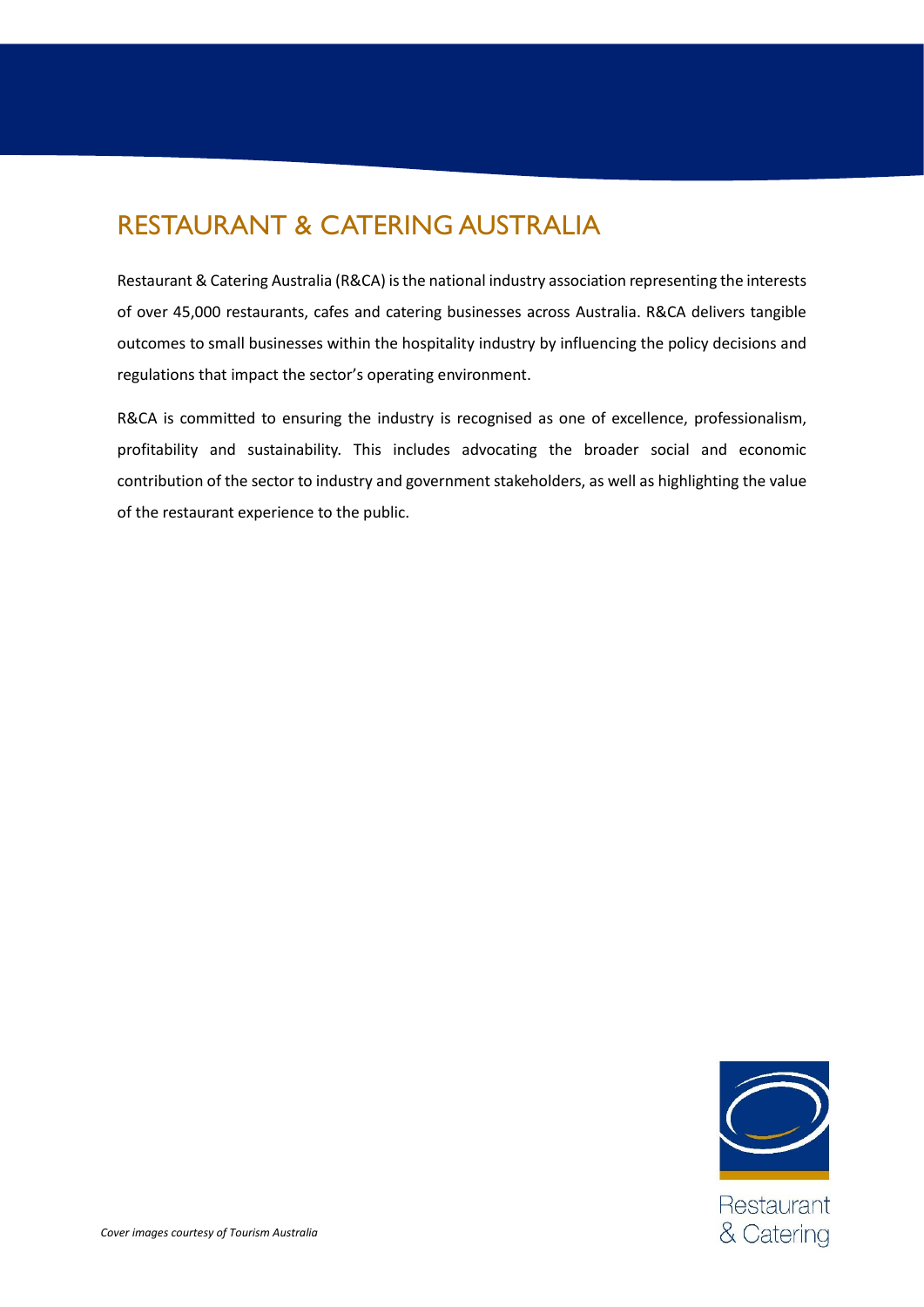# TABLE OF CONTENTS

|                                                                                                          | 1 |
|----------------------------------------------------------------------------------------------------------|---|
|                                                                                                          |   |
| INDUSTRY SNAPSHOT: CAFÉ, RESTAURANT AND CATERING SECTOR __________________________________5              |   |
|                                                                                                          |   |
|                                                                                                          |   |
| Figure 1: Top 20 industry sectors ranked by projected growth to May 2023 ('000s) _________________ 6     |   |
| Figure 2: Employment growth projections to May 2023 - Accommodation and Food Services                    |   |
|                                                                                                          |   |
| Figure 3: Employment growth projections by hospitality occupation to May 2023 _________________8         |   |
|                                                                                                          |   |
| Figure 4: Hospitality Businesses' Difficulty in Filling Job Vacancies Compared to Last Financial Year _9 |   |
|                                                                                                          |   |
| Figure 5: Hospitality Businesses' Difficulty in Filling Key Occupations Over Past 12 Months 10           |   |
|                                                                                                          |   |
|                                                                                                          |   |
|                                                                                                          |   |
|                                                                                                          |   |
|                                                                                                          |   |
|                                                                                                          |   |
|                                                                                                          |   |
| Figure 6: Summary of Primary Visa Applications Lodged and Granted in 2016-17 and 2017-18____ 16          |   |
|                                                                                                          |   |
|                                                                                                          |   |
|                                                                                                          |   |
|                                                                                                          |   |
|                                                                                                          |   |
|                                                                                                          |   |
|                                                                                                          |   |
| Figure 8: Factors Making the Most Difference in Running a Business Successfully [10001] 23               |   |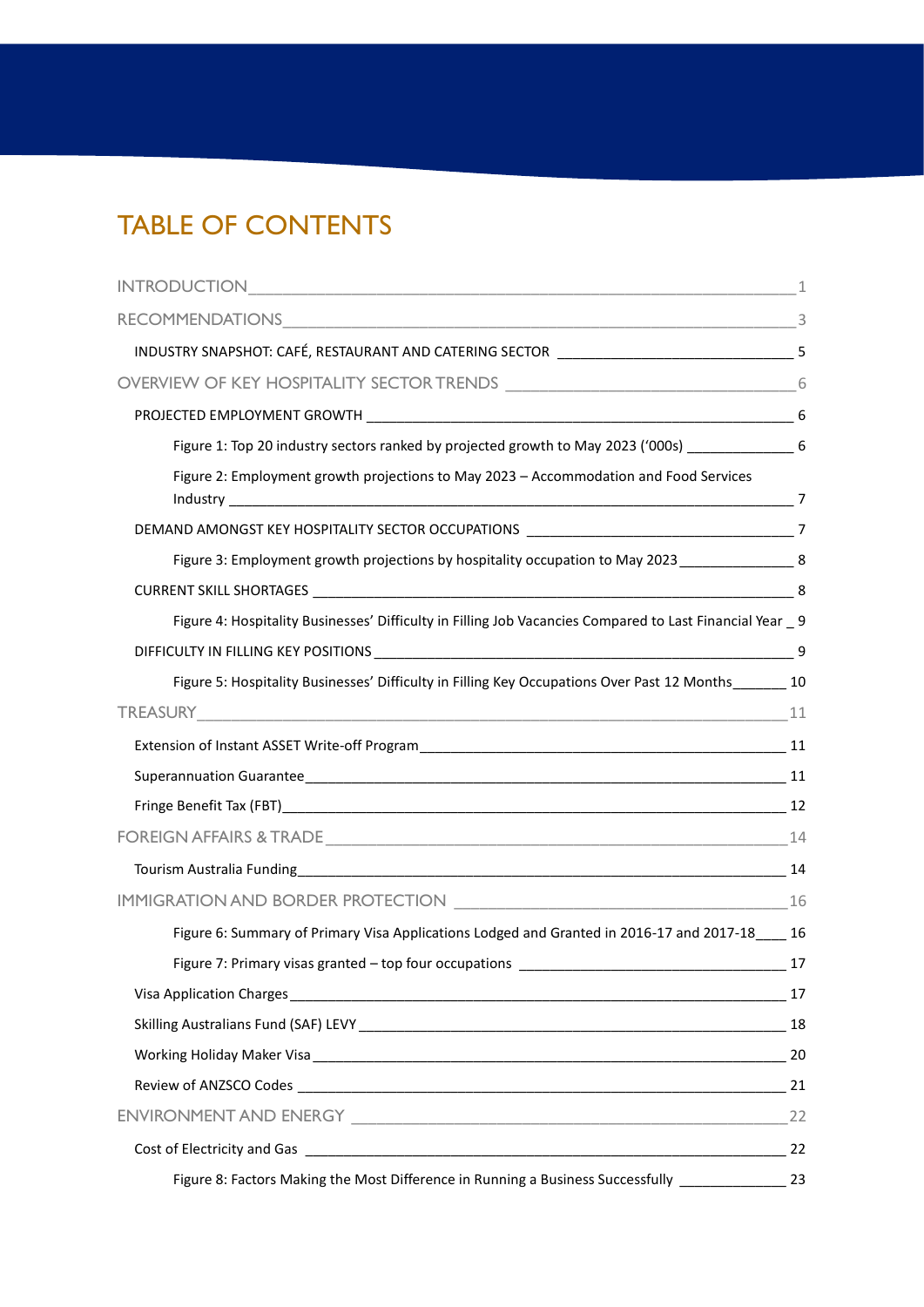| <b>EDUCATION</b>                                                 | 25 |  |
|------------------------------------------------------------------|----|--|
| National VET Marketing Campaign                                  | 25 |  |
| VET Student Loans Scheme                                         | 26 |  |
| Industry Specialist Mentoring for Australian Apprentices Program | 26 |  |
| <b>CONCLUSION</b>                                                | 28 |  |
| <b>REFERENCES</b>                                                | 29 |  |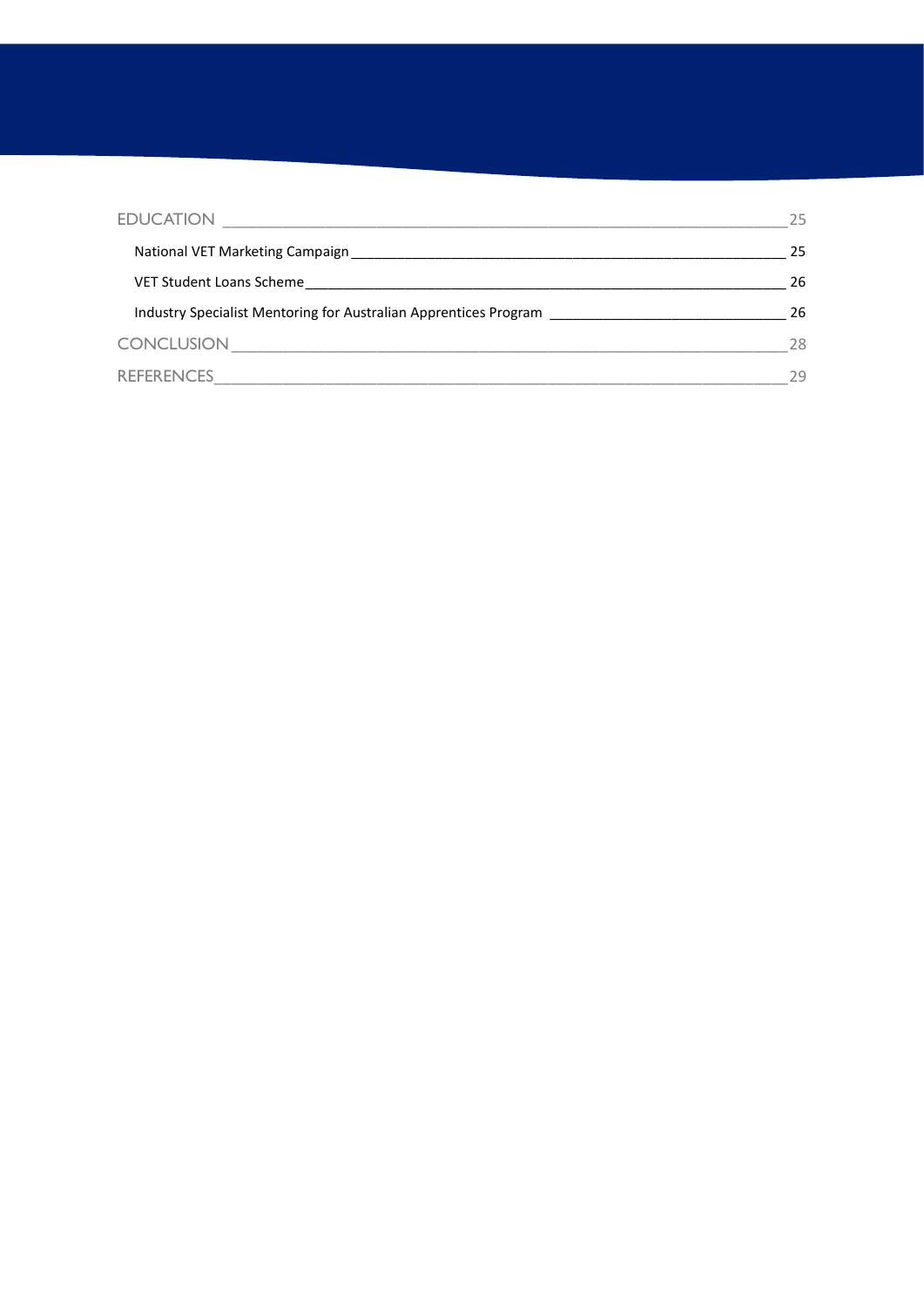# <span id="page-4-0"></span>INTRODUCTION

As the only national industry association representing the interests of over 45,000 cafés, restaurants and catering businesses in Australia, R&CA is well-placed to provide feedback regarding the policy settings required at a Commonwealth Government level to ensure the continued viability and success of the sector. The café, restaurant and catering sector is vitally important to the national economy, generating over \$26.7 billion in retail turnover each year<sup>1</sup> as well as employing 630,100 people.<sup>2</sup> Critically, over 92 per cent of businesses in the café, restaurant and catering sector are small businesses, employing 19 people or less.<sup>3</sup>

Given the importance of the café, restaurant and catering sector to the national tourism industry and to the Australian economy more generally, R&CA argues that the overarching policy settings at a Commonwealth Government level must be structured in such a way which supports rather than inhibits the growth of the sector. In doing so, the Commonwealth Government would ensure that the broad spectrum of benefits associated with this growth will be maximised for the benefit of the thousands of business-owners and employees across the sector.

R&CA's biggest priorities in relation to the 2019-2020 Commonwealth Budget remain the areas of skilled migration, taxation, vocational education and training (VET), as well as the small business operating environment more broadly. The forecast employment growth for the sector, generating an additional 74,700 jobs by May 2023<sup>4</sup>, presents several unique challenges including the intensifying crisis generated by skills shortages across vital hospitality positions such as cook, chef and café and restaurant manager. In light of this problem, many of R&CA's recommendations for the 2019-2020 Commonwealth Budget are aimed at ameliorating the ongoing skills shortages problem inhibiting the future growth of the sector.

Whilst the skills shortage problem is particularly acute, this is not the only focus of the Association in articulating its priorities for the 2019-2020 Commonwealth Budget. The policy settings affecting the small business operating environment, including the structure of the fringe benefits tax program,

<sup>1</sup> ABS (2018) *8501.0 - Retail Trade, Australia, Oct 2018*.

<sup>2</sup> Department of Jobs and Small Business (2018) *Employment projections for the five years to May 2023*.

<sup>3</sup> ABS (2018) *8165.0 - Counts of Australian Businesses, including Entries and Exits, Jun 2013 to Jun 2017*.

<sup>4</sup> Department of Jobs and Small Business (2018) *Employment projections for the five years to May 2023*.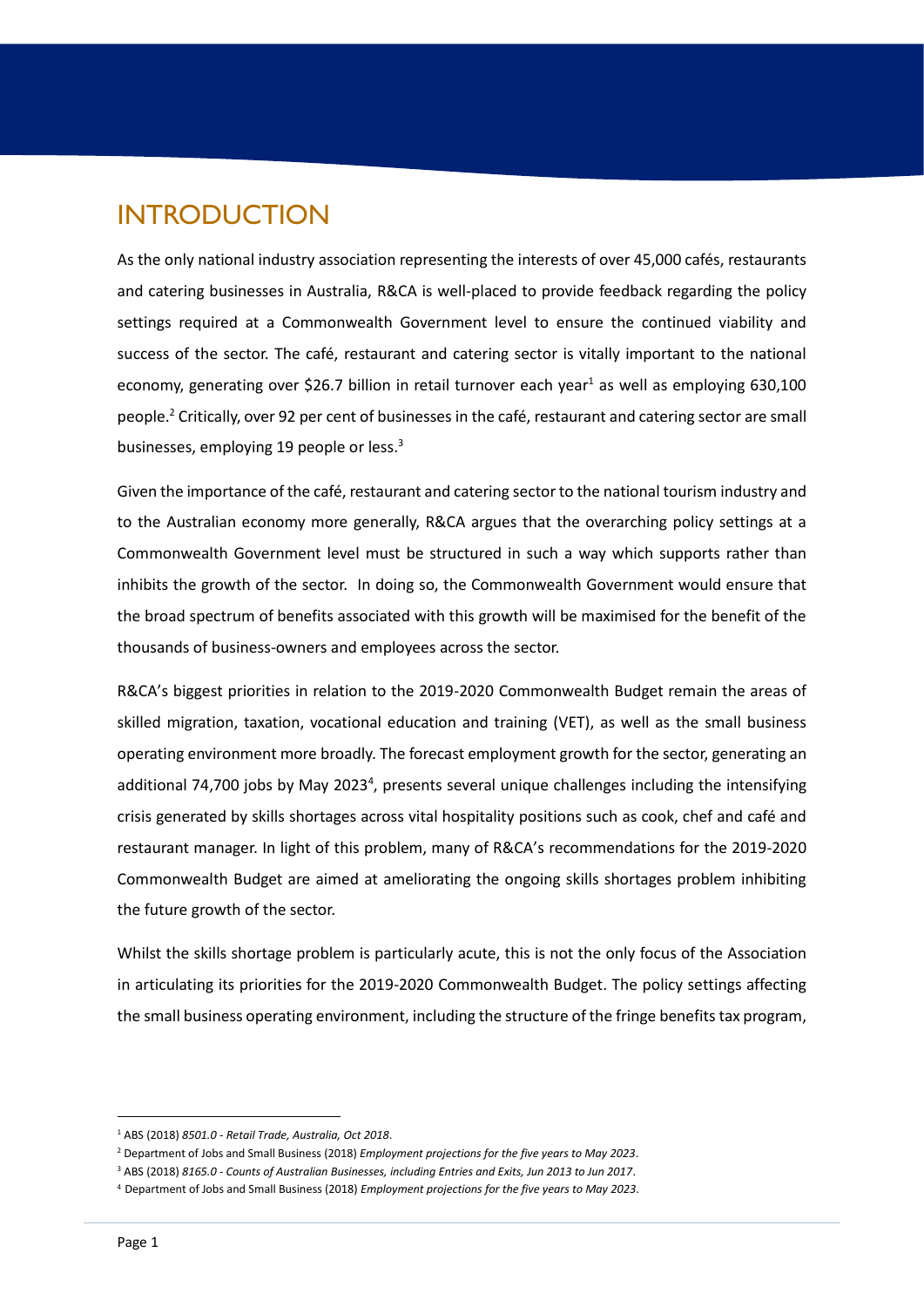the reduction of electricity and gas prices and the continued operation of the instant asset write-off program, are also of significant interest to the Association.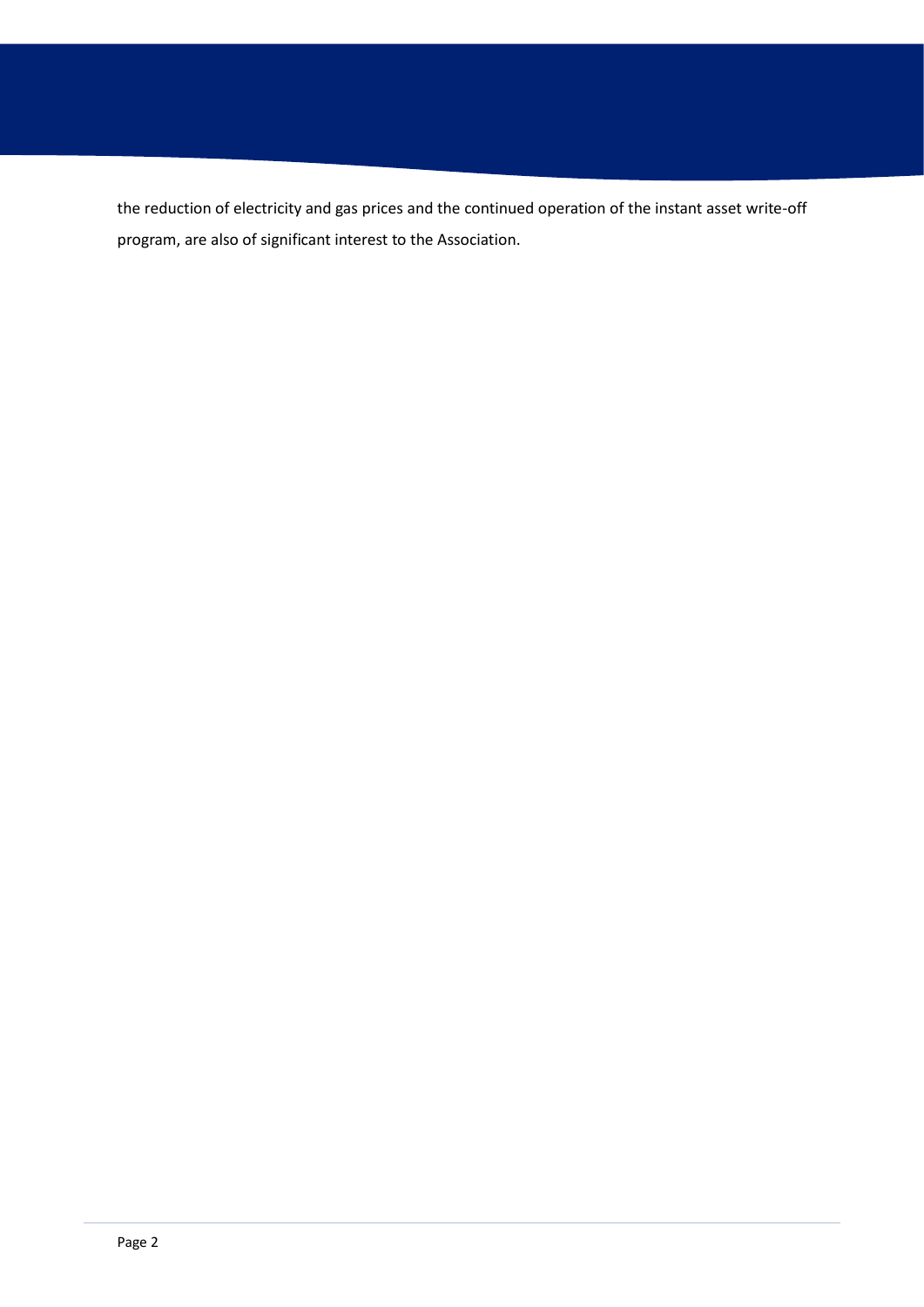# <span id="page-6-0"></span>RECOMMENDATIONS

#### **1. TREASURY**

- **a. INSTANT ASSET WRITE OFF PROGRAM**
- Funding an extension of the instant asset write-off program until at least 30 June 2019 with a view towards making this program permanent and possibility expanding the eligibility requirements.
	- **b. SUPERANNUATION GUARANTEE**
- Raise the Superannuation Guarantee Threshold to \$750 per month (\$2,250 per quarter) and index to CPI.
	- **c. FRINGE BENEFIT TAX**
- Small businesses with an annual turnover less than \$2 million should be exempt from paying FBT entirely under the Small Business Entity concessions.

#### **2. FOREIGN AFFAIRS & TRADE**

- **a. TOURISM AUSTRALIA**
- Commit to increased funding for Tourism Australia in real terms over the forward estimates.

#### **3. IMMIGRATION**

- **a. VISA FEES AND CHARGES**
- **•** Commit to a meaningful reduction in the cost of the TSS visa applications for both the shortterm and medium-term streams.

### **b. WORKING HOLIDAY MAKER REFORM PACKAGE**

**EXECTE FIGO EXECTE THE COMMON MOVER IN GOVERNMENT S** Previous commitment to reduce the Working Holiday Maker visa fee to \$390.

#### **c. SKILLING AUSTRALIANS FUND LEVY**

- Halve the quantum of the existing SAF levy charged to sponsoring businesses for each visa application.
- Guarantee \$1.5 billion investment in Skilling Australians Fund regardless of the amount generated through the levy.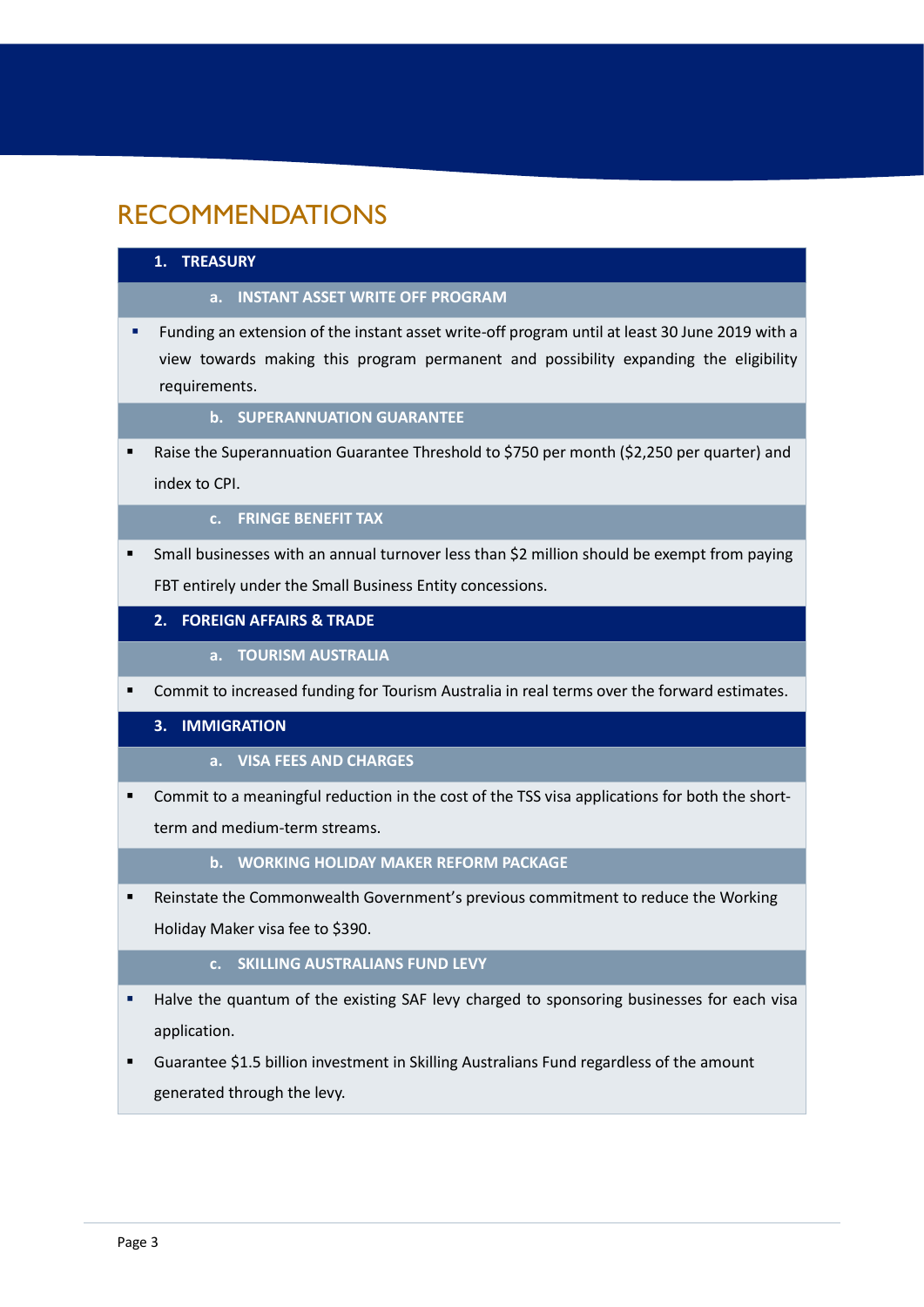- Expand refund provisions associated with TSS-visa applications so that businesses are refunded the SAF levy in the event of any unsuccessful applications, regardless of the reasons involved.
- Non-upfront payment options for the SAF levy should be made available to employers when processing applications.

#### **d. REVIEW OF ANZSCO CODES**

**•** Commission the Australian Bureau of Statistics (ABS) to conduct a comprehensive and wideranging review of the existing Australian and New Zealand Standard Classification of Occupations (ANZSCO) codes list with immediate effect.

### **4. ENVIRONMENT AND ENERGY**

#### **a. COST OF ELECTRICITY AND GAS**

- The 2019-20 Commonwealth Budget include specific measures designed to reduce the cost of electricity and gas prices.
- That no new taxes, levies or charges that increase the cost of electricity or gas are included in the 2019-20 Budget.

#### **5. EDUCATION & TRAINING**

- **a. NATIONAL VET MARKETING CAMPAIGN**
- A sophisticated and wide-reaching national marketing campaign targeting increased enrolments and completions of VET sector courses should be funded by the Commonwealth Government, with a minimum investment of \$10 million.

#### **b. VET STUDENT LOAN SCHEME**

Reinstate the Diploma and Advanced Diploma of Hospitality on the approved course list at band \$10,000 or \$15,000 as part of the VET Student Loan scheme.

### **c. INDUSTRY SPECIALIST MENTORING FOR AUSTRALIAN APPRENTICES**

Funding for the Industry Specialist Mentoring for Australian Apprentices program for industry specific mentoring should be extended for an additional two years as part of the 2019-20 Commonwealth Budget.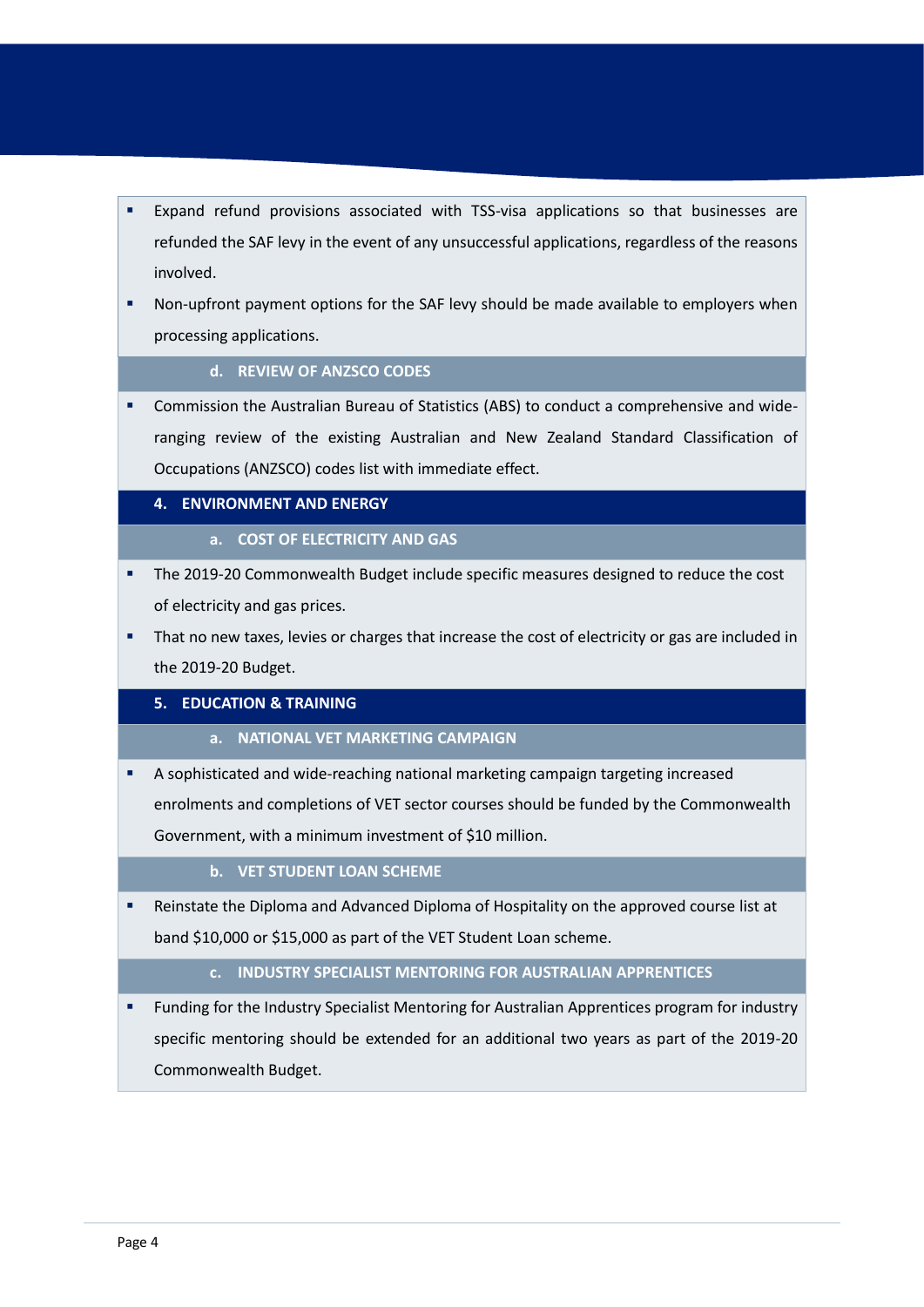<span id="page-8-0"></span>INDUSTRY SNAPSHOT: CAFÉ, RESTAURANT AND CATERING SECTOR

**THE SECTOR CONTRIBUTES \$45.3 BILLION** TO THE NATIONAL ECONOMY





**EXPENDITURE ON RESTAURANT AND TAKEAWAY MEALS IN 2016-17 ACCOUNTED FOR 16 CENTS OUT OF EVERY TOURIST DOLLAR**

# **THE SECTOR EMPLOYS 630,100 PEOPLE**

**EXPECTED TO REACH 704,800 BY MAY 2023.**



**CAFÉS, RESTAURANTS & CATERING BUSINESSES IN AUSTRALIA**

**92.1%** ARE SMALL BUSINESSES



**45,092 EMPLOYMENT GROWTH IS**<br>**PROJECTED AT 11.9% OR PROJECTED AT 11.9% OR 74,700 JOBS BY MAY 2023**

> THIS RATE OF GROWTH IS HIGHER THAN ANY OTHER INDUSTRY SUBSECTOR IN THE AUSTRALIAN ECONOMY.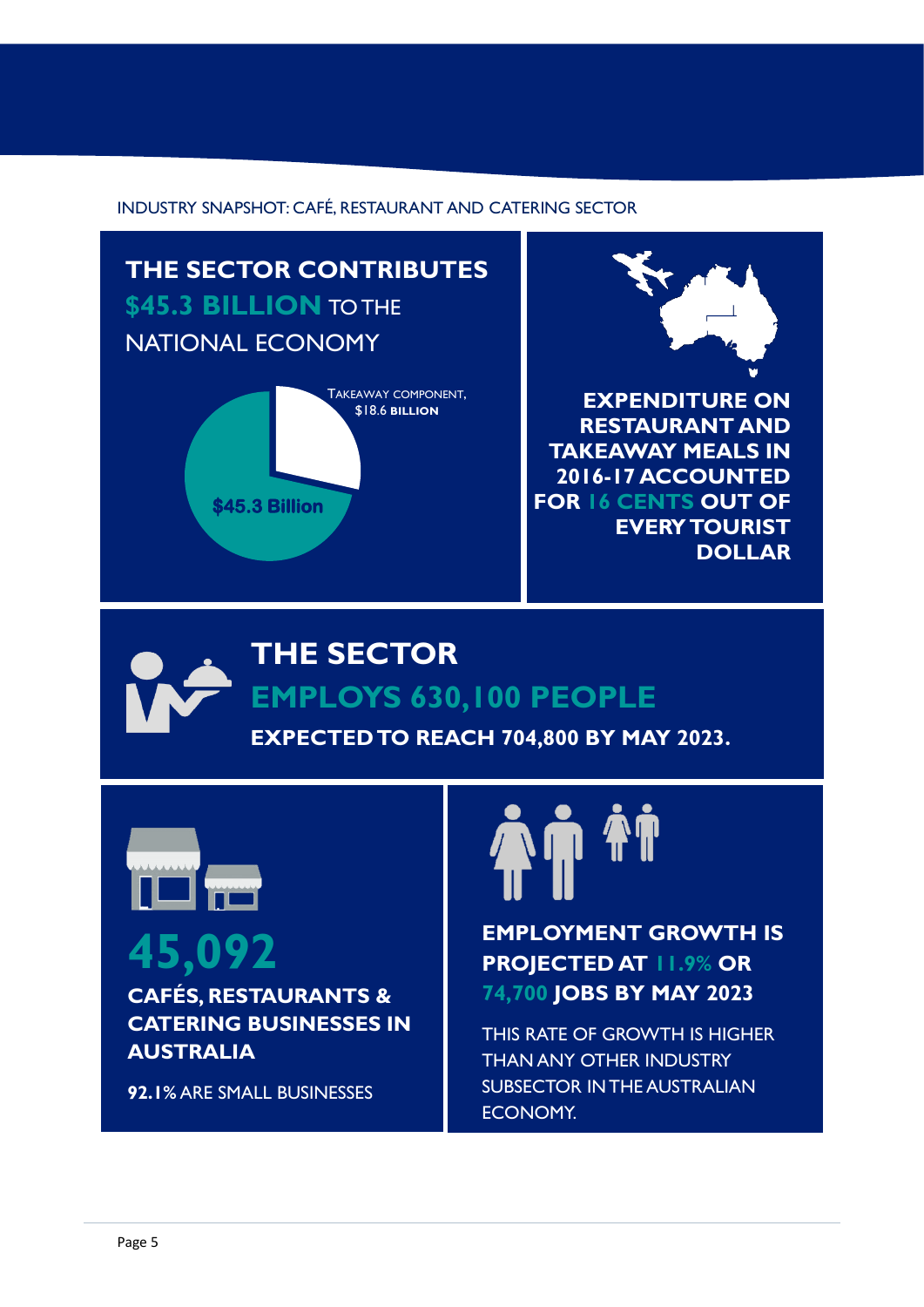# <span id="page-9-0"></span>OVERVIEW OF KEY HOSPITALITY SECTOR TRENDS

#### <span id="page-9-1"></span>PROJECTED EMPLOYMENT GROWTH

Based on the current projections, the hospitality sector is expected to account for an increasing proportion of jobs growth in the Australian workforce over the coming five years. According to the most recently published employment projections from the Department of Jobs and Small Business, the cafe, restaurant and takeaway food subsector is expected to generate an additional 74,700 workers by May 2023<sup>5</sup>. When expressed in terms of percentage growth, the sector is expected to experience employment growth of 11.9 per cent. $6$  Most significantly, the projected growth for the café, restaurant and takeaway food sector is larger than any other industry subsector. The projected employment growth associated with the café, restaurant and takeaway food sector vis-à-vis other industry subsectors is demonstrated in Figure 1 below.



#### <span id="page-9-2"></span>**Figure 1: Top 20 industry sectors ranked by projected growth to May 2023 ('000s)**

*Source: Department of Jobs and Small Business (2018) Employment projections for the five years to May 2023.*

<sup>5</sup> Department of Jobs and Small Business (2018) *Employment projections for the five years to May 2023.*

6 Ibid.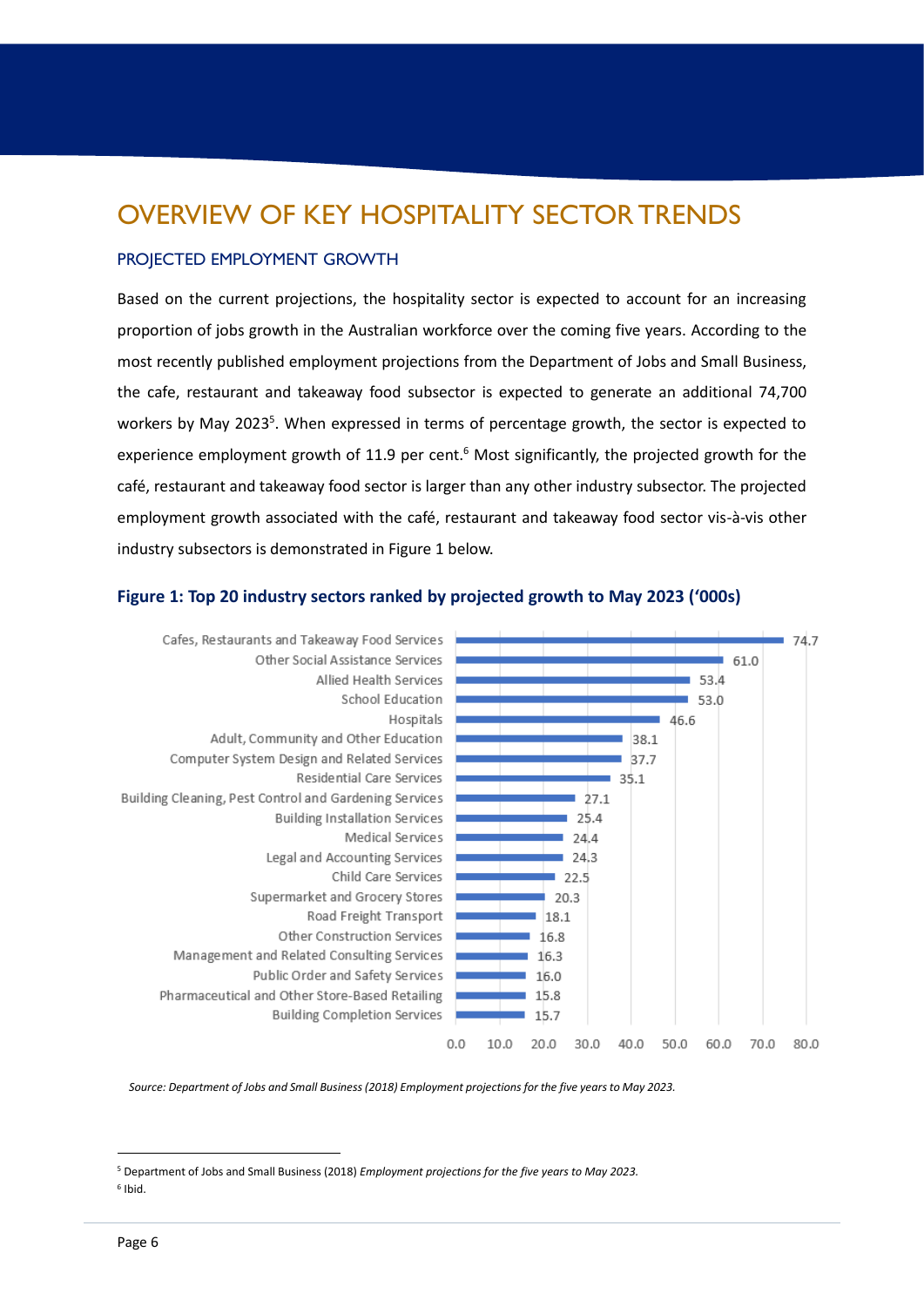

#### **Figure 2: Employment growth projections to May 2023 – Accommodation and Food Services Industry**

*Source: Department of Jobs and Small Business (2018) Occupation Projections to May 2023.*

#### <span id="page-10-0"></span>DEMAND AMONGST KEY HOSPITALITY SECTOR OCCUPATIONS

When analysing the projected jobs growth across the café, restaurant and catering sector, it is apparent that several key occupations will account for a significant proportion of overall positions. Figures published by the Department of Jobs and Small Business included in Figure 2 below show that projected growth in the number of cooks, chefs and café and restaurant managers is expected to collectively generate an estimated 28,500 new positions in the next five years.<sup>7</sup> Significantly, all three positions are projected to experience double-digit percentage growth over the five year period to May 2023, with 16.7 per cent growth in the number of chefs, 13.9 per cent growth in the number of café and restaurant managers and 13.6 per cent growth in the number of cooks.<sup>8</sup> When represented as a percentage of the total jobs growth in the café, restaurant and takeaway food sector over the same period, these three occupations account for 38.2 per cent of all positions.

 $\overline{a}$ 7 Ibid.

<sup>8</sup> Ibid.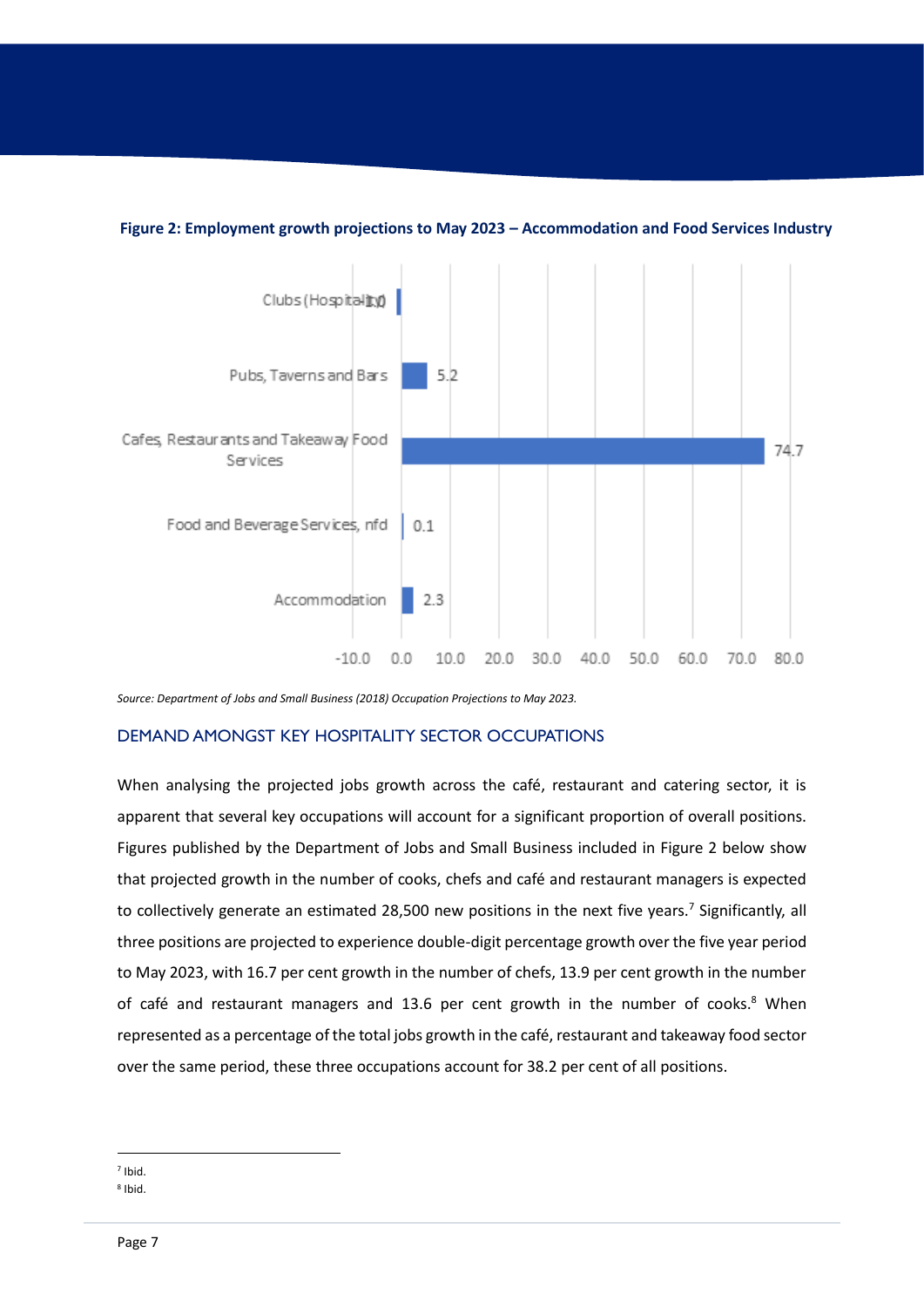|                           |                              |                                              | <b>Department of Employment Projections</b>          |                                                       |      |
|---------------------------|------------------------------|----------------------------------------------|------------------------------------------------------|-------------------------------------------------------|------|
| <b>Unit Group</b><br>Code | <b>Occupation</b>            | <b>Employment</b><br>level May 2018<br>(000) | <b>Projected employment</b><br>level May 2023 ('000) | Projected employment growth<br>five years to May 2023 |      |
|                           |                              |                                              |                                                      | ('000)                                                | (%)  |
| 3514                      | Cooks                        | 45.5                                         | 51.8                                                 | 6.2                                                   | 13.6 |
| 3513                      | Chefs                        | 100.8                                        | 117.5                                                | 16.8                                                  | 16.7 |
| 1411                      | Cafe and Restaurant Managers | 69.4                                         | 79.0                                                 | 9.7                                                   | 13.9 |

#### **Figure 3: Employment growth projections by hospitality occupation to May 2023**

*Source: Department of Jobs and Small Business (2018) Occupation Projections to May 2023.*

#### <span id="page-11-0"></span>CURRENT SKILL SHORTAGES

The significant jobs growth associated with the hospitality sector over the next five years and growing demand amongst employers in filling vacancies amongst key positions has magnified the effect of existing skills shortages. In the absence of significant government intervention, R&CA anticipates that skills shortages amongst key hospitality occupations will continue to deteriorate, putting the full spectrum of economic benefits associated with the sector's persistent growth at risk. R&CA therefore urges the Commonwealth Government to implement a set of favourable policy settings aimed at reversing this worrying trend.

Evidence collected from R&CA's member businesses has shown a steadily increasing level of difficulty in recruiting for job vacancies within their businesses over the past 3 years. According to data from R&CA's 2018 Industry Benchmarking Report, 47.3 per cent of business-owners reported experiencing 'some' difficulties in filling positions, compared to 34.8 per cent in 2016 and 40.5 per cent in 2017.<sup>9</sup> An additional 27.3 per cent of respondents also reported experiencing '*extreme*' difficulties in filling staff vacancies.<sup>10</sup> In total, almost three-quarters (74.6 per cent) of business-owners experienced either some or extreme difficulty in filling job vacancies. R&CA would anticipate this number to increase in the 2019 survey as skills shortages affecting the sector continues to intensify. A breakdown of the data collected in R&CA's 2018 Industry Benchmarking Report overviewing employers' recruitment difficulties is contained in Figure 4 overleaf.

 $10$  Ibid.

<sup>9</sup> Restaurant & Catering Australia (2018) *2018 Industry Benchmarking Report*, p.21.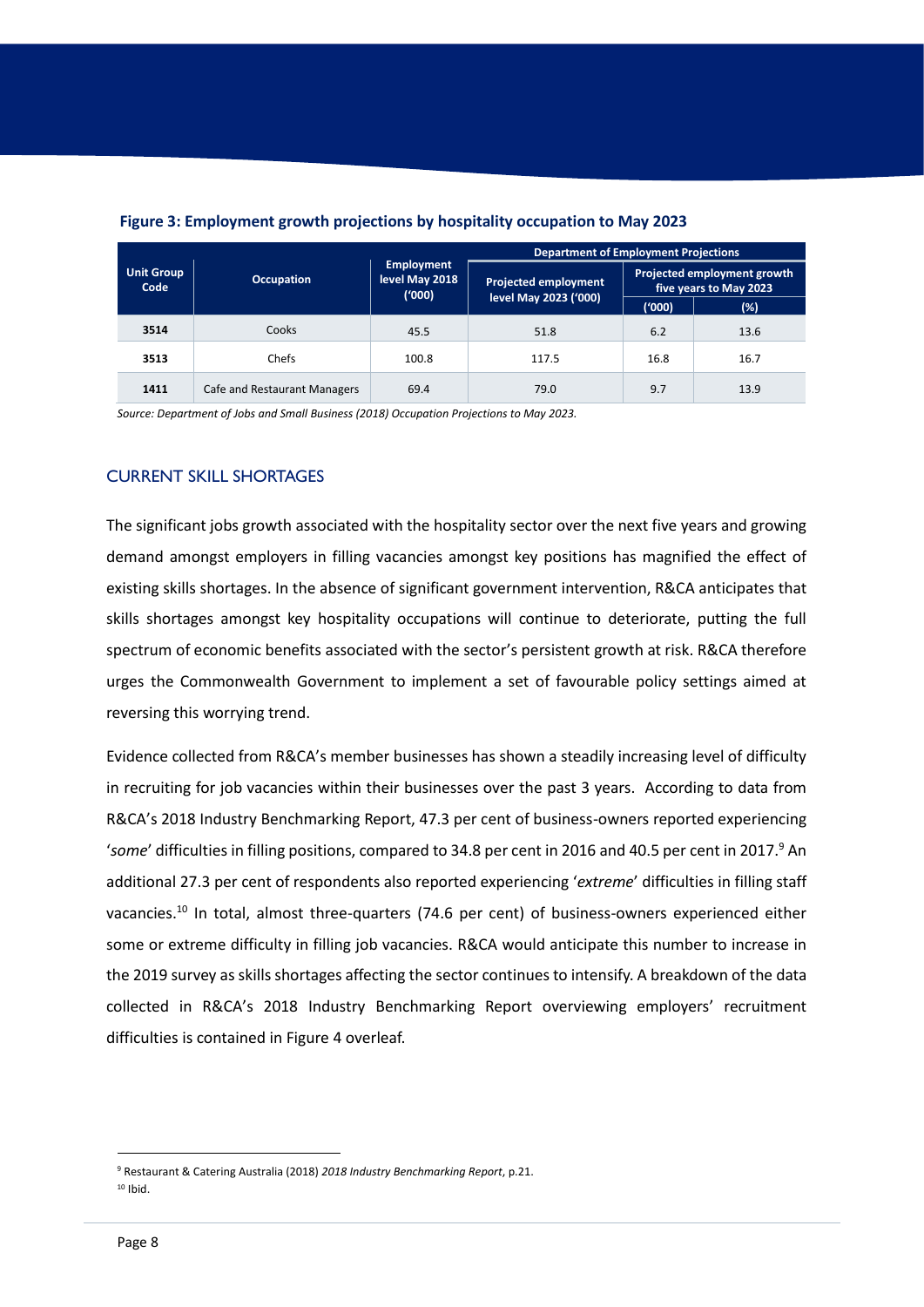

#### <span id="page-12-0"></span>**Figure 4: Hospitality Businesses' Difficulty in Filling Job Vacancies Compared to Last Financial Year**

*Source: Restaurant & Catering Australia 2018 Industry Benchmarking Report, p.22.*

#### <span id="page-12-1"></span>DIFFICULTY IN FILLING KEY POSITIONS

The nature of the current skills shortage crisis affecting the hospitality industry is especially problematic for business-owners, as the shortages are most acute amongst the highly skilled occupations of cooks, chefs and café and restaurant managers. As is the case amongst all vacancies in the hospitality sector, the difficulty associated with recruiting for each of these skilled positions has increased dramatically in recent years.

R&CA's 2018 Industry Benchmarking Report indicated that the most difficult position to fill over the 2016-17 financial year was chef with almost half of all operators (48.2 per cent) reporting that filling chef vacancies in their businesses was '*very difficult*'.<sup>11</sup> A further 21.3 per cent of operators stated that they had experienced some difficulty in recruiting for chefs.<sup>12</sup> Café or restaurant manager vacancies were also amongst the most significantly difficult vacancies to fill with 41.1 per cent of survey respondents reporting extreme difficulty and a further 15 per cent reporting some difficulty.<sup>13</sup> Finally, the position of cook also saw 23.3 per cent of operators experience extreme difficulties in filling vacancies with 35.2 per cent reporting some difficulty.<sup>14</sup> A complete breakdown of all

- $13$  Ibid.
- <sup>14</sup> Ibid.

 $11$  Ibid.

 $12$  Ibid.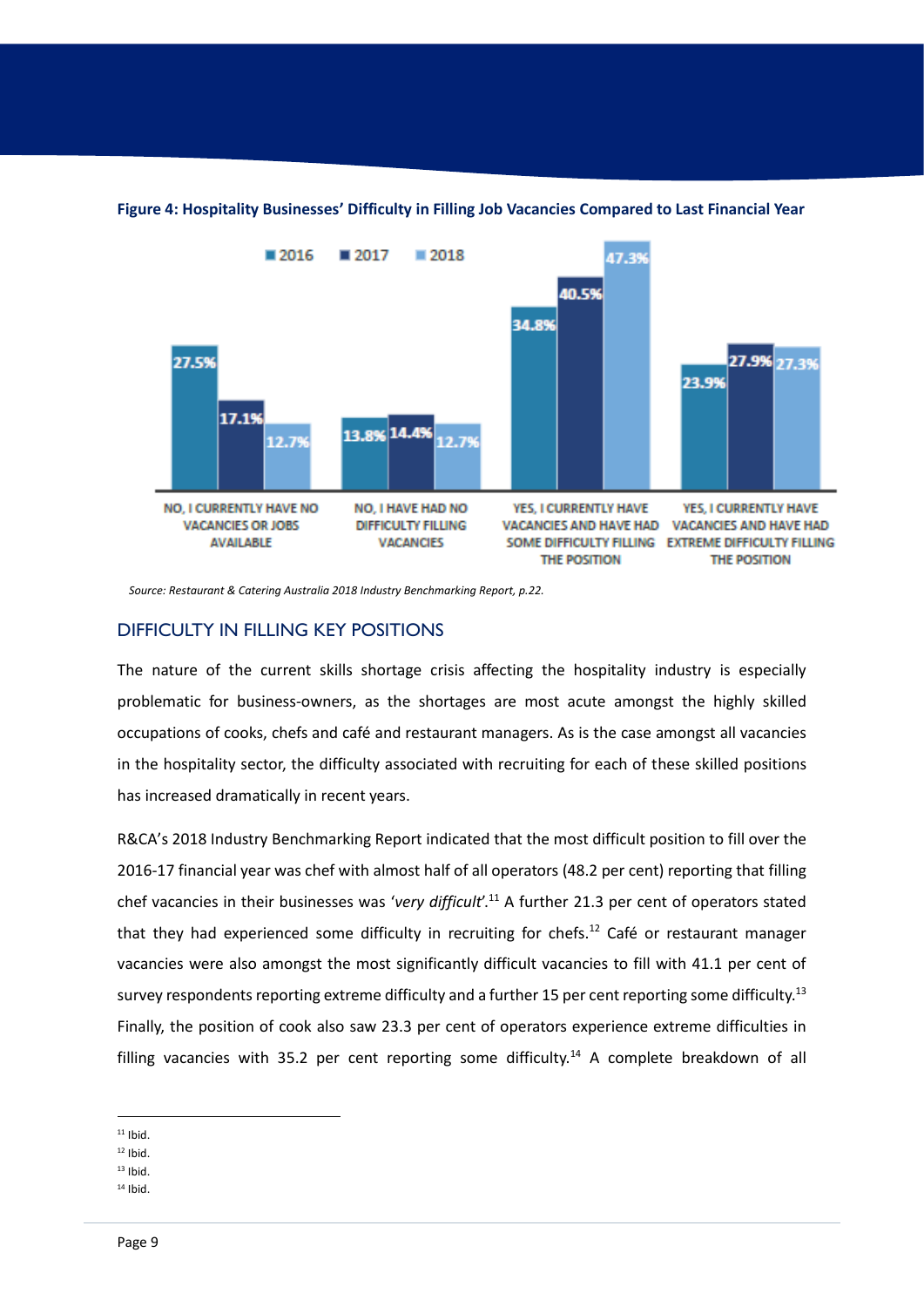hospitality positions and the corresponding level of difficulty in filling vacancies amongst those positions is represented in Figure 5 below. Given the importance of these positions in filling vacancies, R&CA strongly urges the Commonwealth Government to address these difficulties through targeted investment in skills, training and immigration programs as part of the 2019-20 Budget.



<span id="page-13-0"></span>**Figure 5: Hospitality Businesses' Difficulty in Filling Key Occupations Over Past 12 Months** 

*Source: R&CA 2018 Benchmarking Report, p.23.*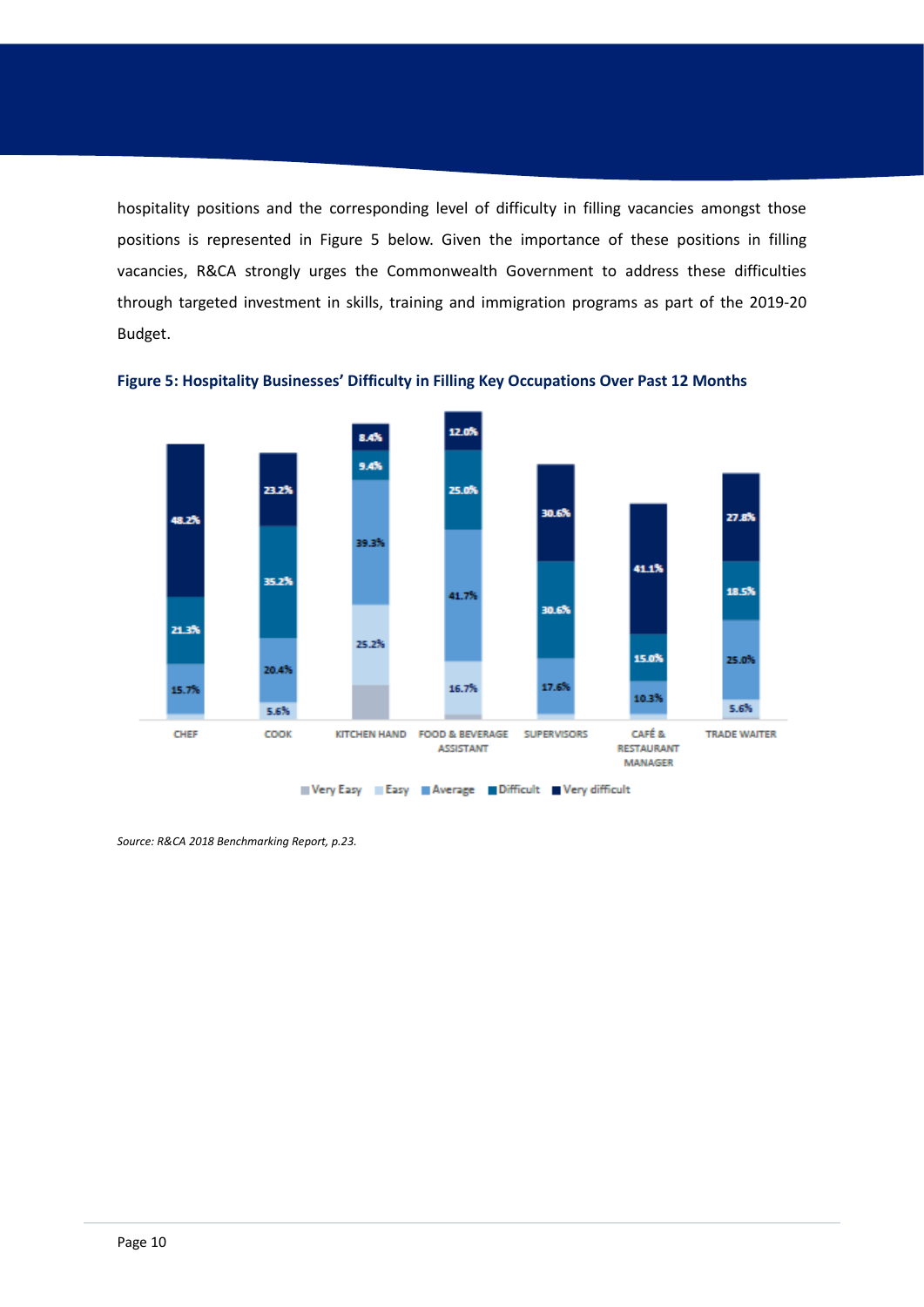# <span id="page-14-0"></span>1. TREASURY

### <span id="page-14-1"></span>A. EXTENSION OF INSTANT ASSET WRITE-OFF PROGRAM

Since its inception as part of the 2015-2016 Commonwealth Budget, the Instant Asset Write-Off Program has enjoying significant popularity amongst small-business owners, particularly amongst the café, restaurant and catering sector. In each of the subsequent Commonwealth Budgets delivered since the program was first announced, it has been extended by an additional 12 months with the current program set to expire as of 30 June 2018. R&CA argues that this program allowing small businesses with an annual turnover of up to \$10 million to immediately deduct eligible assets each costing less than \$20,000 should be extended for an additional 12 months until 30 June 2019 as part of the provisions contained in the 2019-2020 Budget.

Whilst a 12-month extension of the program would be a welcome measure, R&CA believes that a sufficient amount of time has elapsed to warrant closer inspection of the program. Given that the program has been extended for several financial years, R&CA believes that it would be an appropriate step to convert this program to a permanent measure to give small business-owners certainty each financial year, rather than having to wait until confirmation is provided from the Commonwealth Government at a Budget time. In addition, R&CA also believes that the eligibly requirements for this program could also be relaxed by expanding the turnover threshold from \$10 million to \$20 million so that more businesses are able to access it.

#### **Recommendation**

▪ Funding an extension of the instant asset write-off program until at least 30 June 2019 with a view towards making this program permanent and possibility expanding the eligibility requirements.

#### <span id="page-14-2"></span>B. SUPERANNUATION GUARANTEE

The Superannuation Guarantee (SG) threshold was established in 1996 at \$450 per month at a time when the minimum wage was \$9.19 per hour. However, under the *Restaurant Industry Award 2010*, the current SG threshold is \$350 per month. Today the minimum wage under this Award is \$18.29 per hour (at an introductory level) which is nearly double what it was 1996. <sup>15</sup> Despite this growth,

<sup>15</sup> Fair Work Ombudsman (2017) *Pay Guide - Restaurant Industry Award 2010 [MA000119]*, 2 August.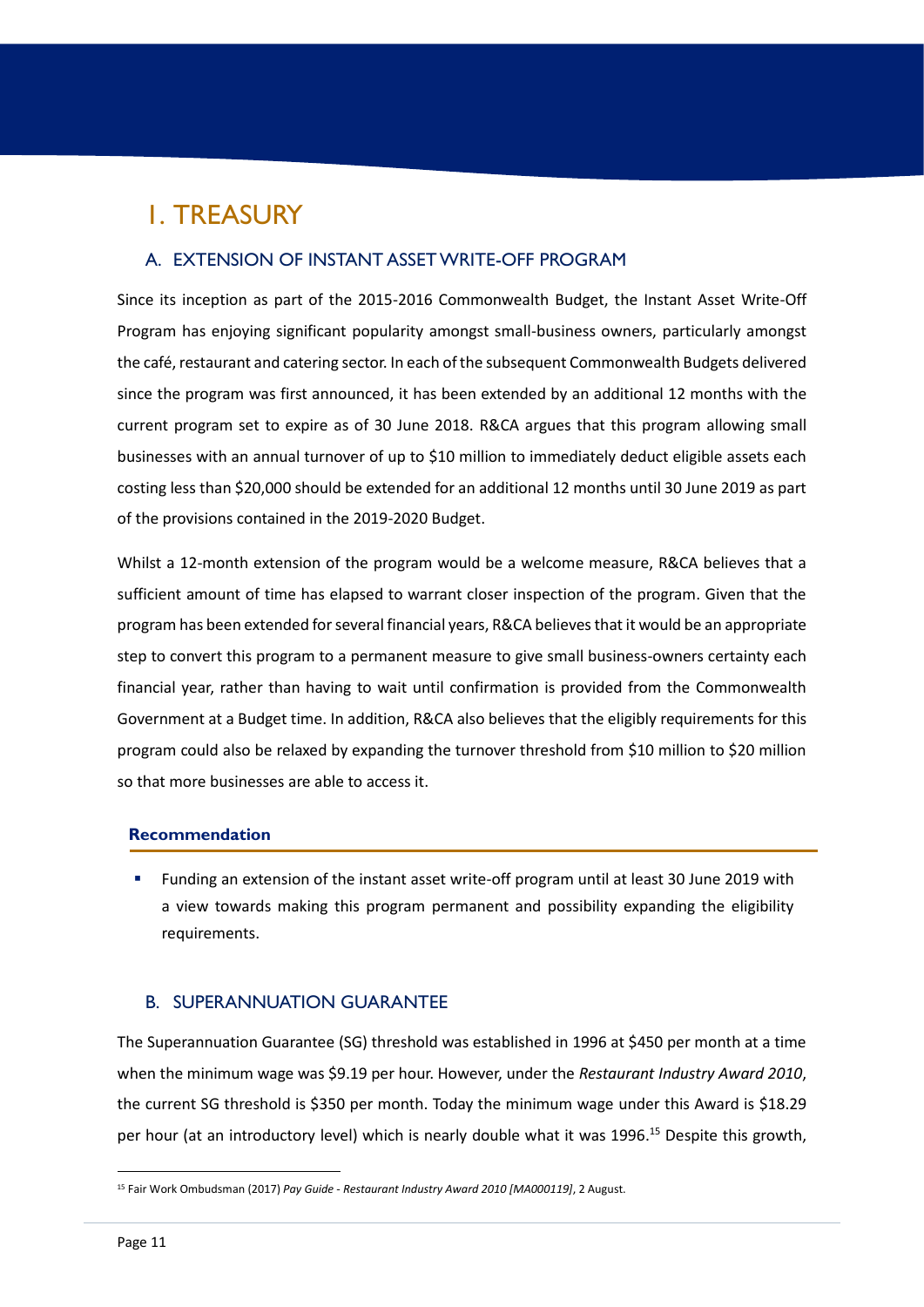the SG threshold has remained the same. Based on the growth in the minimum wage over the last two decades, the SG threshold should be set at approximately \$750 per month or \$2,250 per quarter.

The failure of the SG threshold to keep up with the persistent increases to the minimum wage over the last two decades represents a significant imposition on both small and large businesses alike. For hospitality operators, this represents in an increased in the costs associated with employing staff without any corresponding increase in productivity to offset this increase. The rising costs involved in employing staff are reflected in R&CA's 2018 *Industry Benchmarking Report* which found that, on average, 48.1 per cent of a typical hospitality business' total expenditure was related to employing staff including staff training and on-costs, an increase from the previous financial year. <sup>16</sup> Given these significant pressures, R&CA recommends that the SG threshold be raised to \$750 per month or \$2,250 per quarter and that it be indexed to CPI.

#### **Recommendation**

Raise the Superannuation Guarantee Threshold to \$750 per month or \$2,250 per quarter and index to CPI.

### <span id="page-15-0"></span>C. FRINGE BENEFIT TAX (FBT)

R&CA has long advocated for changes to the Fringe Benefits Tax (FBT) system, recognising the compliance cost to small businesses is proportionately higher than for large corporations. This argument has centred on the inequity that exists in the ability of small businesses to employ strategies to avoid FBT compared to big business. For instance, large, well-resourced corporations can employ FBT-avoidance strategies such as having boardroom catering or "in-house" meals rather than ordering meals from a café or restaurant. Small businesses simply do not have the resources to adopt the same kind of FBT-avoidance strategies of larger businesses, contributing to the inherent unfairness of this system.

The hospitality sector is further affected by the FBT system due to the treatment of restaurant meals as employee fringe benefits, as opposed to a legitimate form of doing business. R&CA argues that having meals which are genuinely for business purposes attract FBT unfairly penalises hospitality

<sup>16</sup> Restaurant & Catering Australia (2018) *Industry Benchmarking Report*.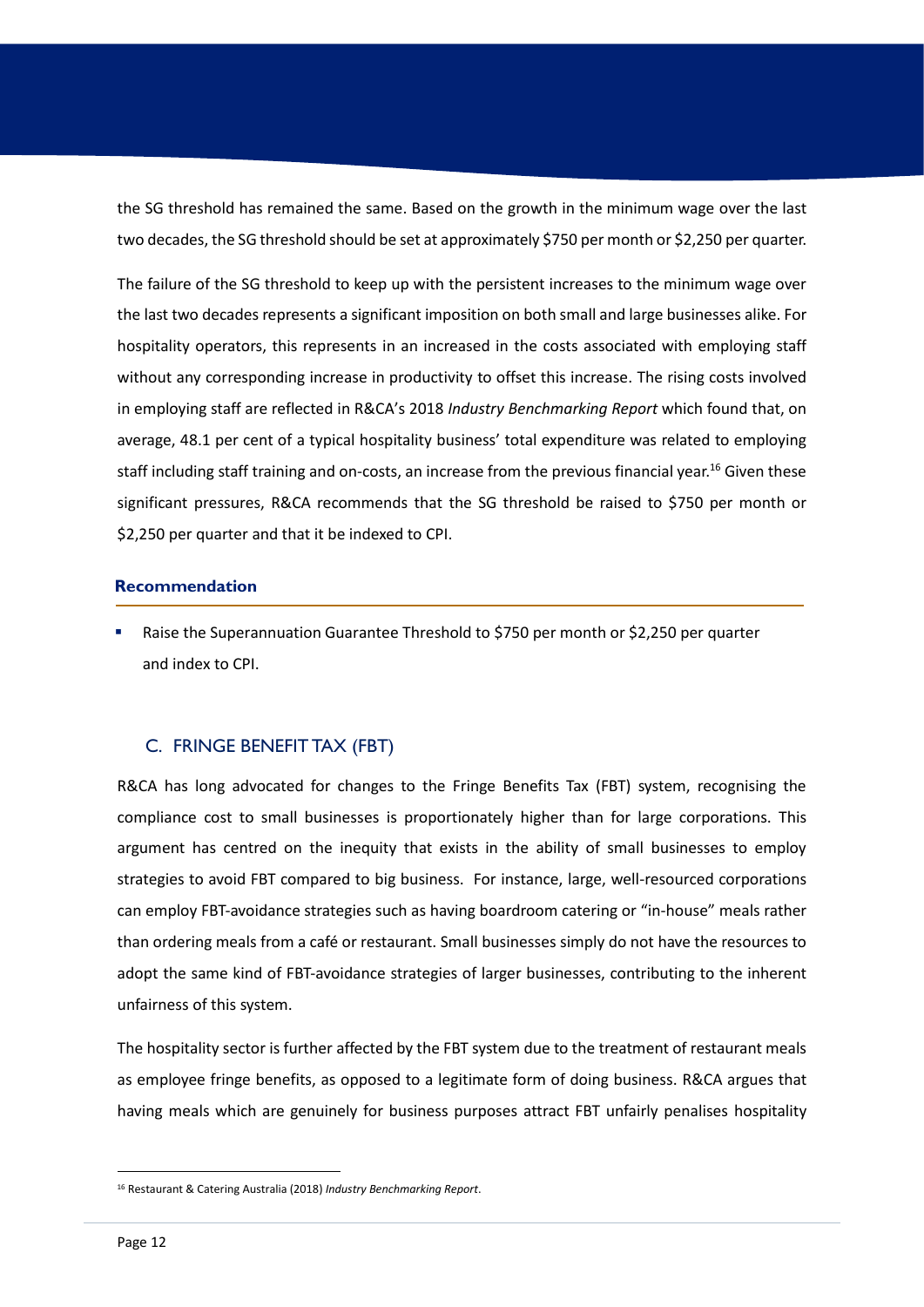operators and small café and restaurant businesses. Classifying meals purchased from cafés and restaurants as a legitimate form of business would also have the effect of stimulating increased economic activity at restaurants and cafés and further contribute to the jobs growth associated with this sector.

Based on the compliance cost and lack of access to strategies to minimise the burden of FBT, R&CA argues that small businesses should be exempt entirely from FBT under the *Small Business Entity*  concessions. Small businesses with a turnover of less than \$2 million currently receive concessions on FBT for car parking.<sup>17</sup> R&CA contends that these concessions should be extended to include all FBT.

#### **Recommendation**

**EXT** Small businesses with an annual turnover less than \$2 million should be exempt from paying FBT entirely under the *Small Business Entity* concessions.

<sup>17</sup> Australian Taxation Office (ATO) (2017) *FBT concessions*, 22 May.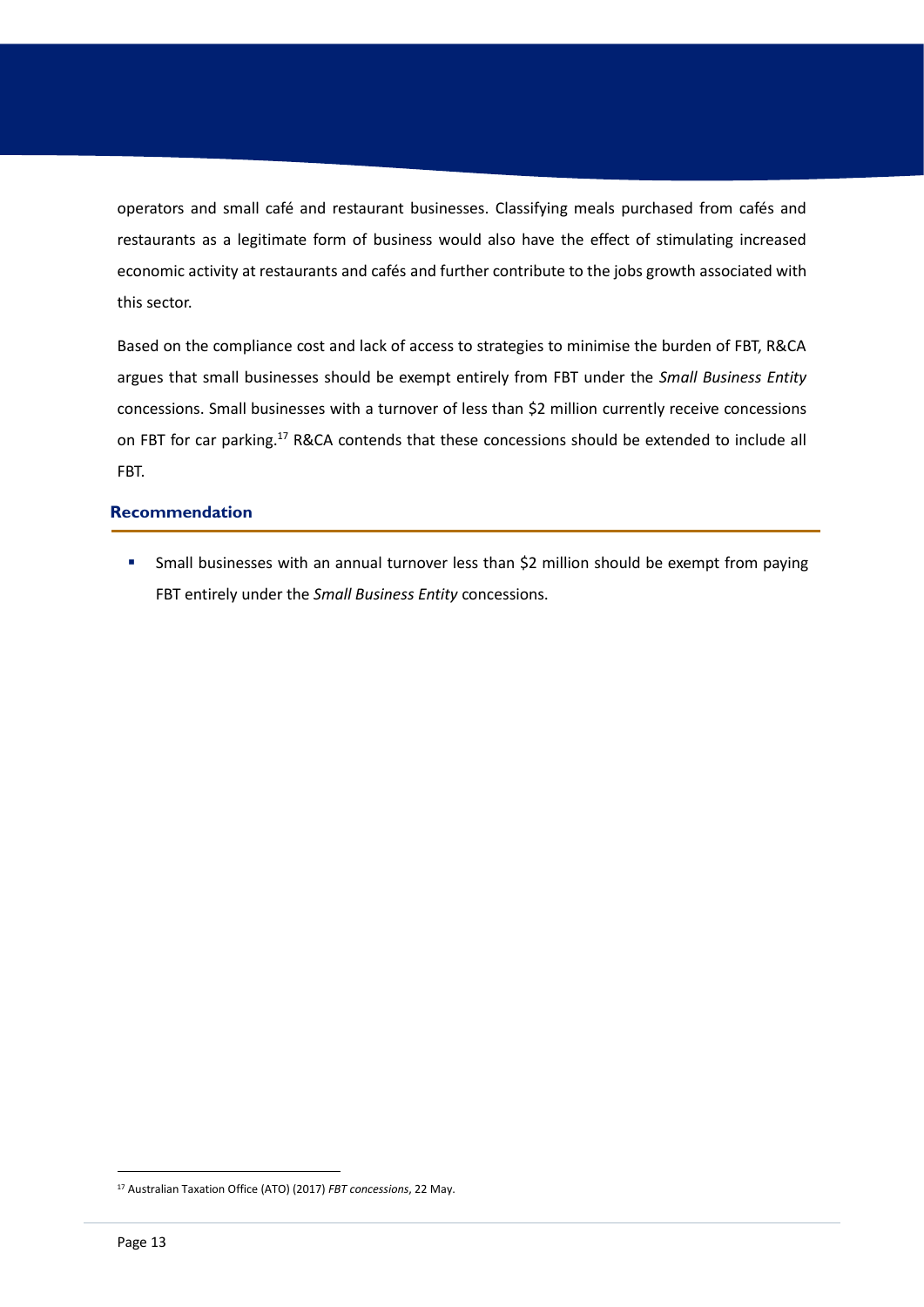## <span id="page-17-0"></span>2. FOREIGN AFFAIRS & TRADE

#### <span id="page-17-1"></span>A. TOURISM AUSTRALIA FUNDING

R&CA has long been an advocate of the important role played by Tourism Australia in promoting Australia as a highly desirable destination for international tourists from critical overseas markets such as China, India, the United States and United Kingdom. Past campaigns from Tourism Australia including the *Restaurant Australia* campaign, which contributed to a 12.6 per cent increase in food and wine spend by international visitors (\$4.7 billion in total expenditure)<sup>18</sup>, have resulted in considerable success in terms of boosting Australia's international reputation. In order to ensure that Tourism Australia is in a viable position to continue its successful tourism marketing efforts, access to funding from Commonwealth Government channels is vital.

The inherent value of Australia's international tourism sector is evidenced by the latest statistics published in January 2019 from Tourism Research Australia's International Visitor Survey (IVS). This data showed that Australia attracted a total of 8.4 million international visitors with expenditure of \$43.2 billion across all categories for the YE September 2018, representing visitor growth of 6 per cent and expenditure growth of 5 per cent.<sup>19</sup> The IVS data also indicated that international tourists spent almost \$13 billion (\$12.9 billion) on food, drink and accommodation costs in the 12 months to September 2018.<sup>20</sup> Compared to the previous 12-month period, this represented an increase from \$12.5 billion dollars or 3.2 per cent when represented in percentage terms. Food, drink and accommodation also represented the biggest expenditure category overall followed by pre-paid international airfares. 21

R&CA attributes much of the success of Australia's international tourism market to promotional campaigns from Tourism Australia such as those seen recently with *Undiscover Australia* and *Dundee*. <sup>22</sup> Given the strong performance of the tourism sector and its contribution to the Australian economy, R&CA urges the Commonwealth Government to commit to increased funding for Tourism Australia in real terms over the forward estimates. R&CA urges that the tourism portfolio should not

<sup>18</sup> Tourism Australia (2015) *Restaurant Australia Results*.

 $19$  Ibid.

<sup>20</sup> Tourism Research Australia (2019) *Latest International Visitor Survey (IVS) Results – Year Ending September 2018,* 9 January 2019.  $21$  Ibid.

<sup>22</sup> Australian Government (2019) Minister for Trade, Tourism and Investment, *Tourism spending soaring as travellers head to the regions,* Media Release, 9 January.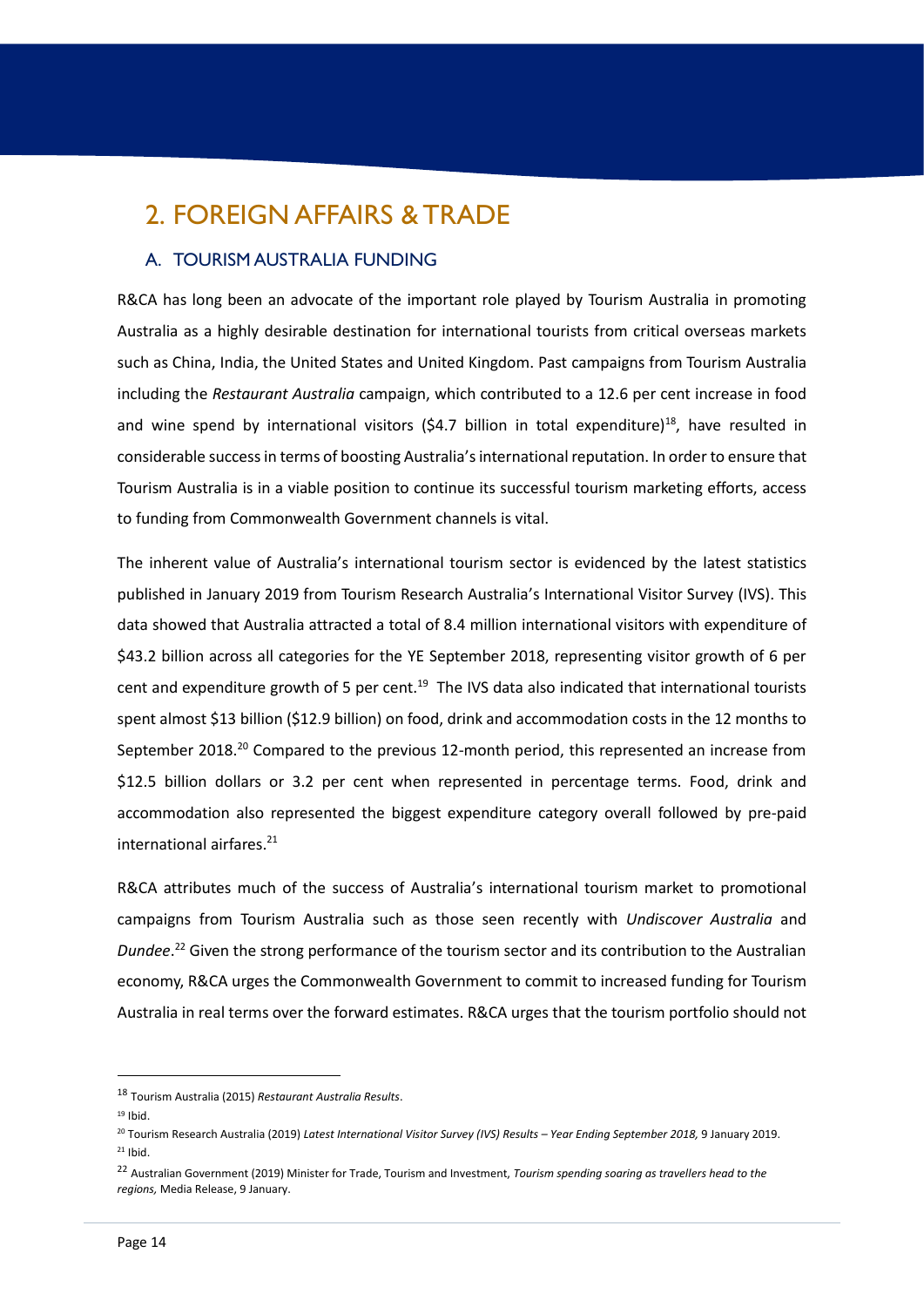be short-changed in terms of funding as part of the 2019-2020 Budget as was the case in the 2017- 18 Budget. In R&CA's view, the tourism marketing functions of Tourism Australia are a critical aspect of ensuring the ongoing economic vitality and prosperity of one of Australia's most important industries and should therefore be a priority of the 2019-2020 Budget.

### **Recommendation**

■ Commit to increased funding for Tourism Australia in real terms over the forward estimates.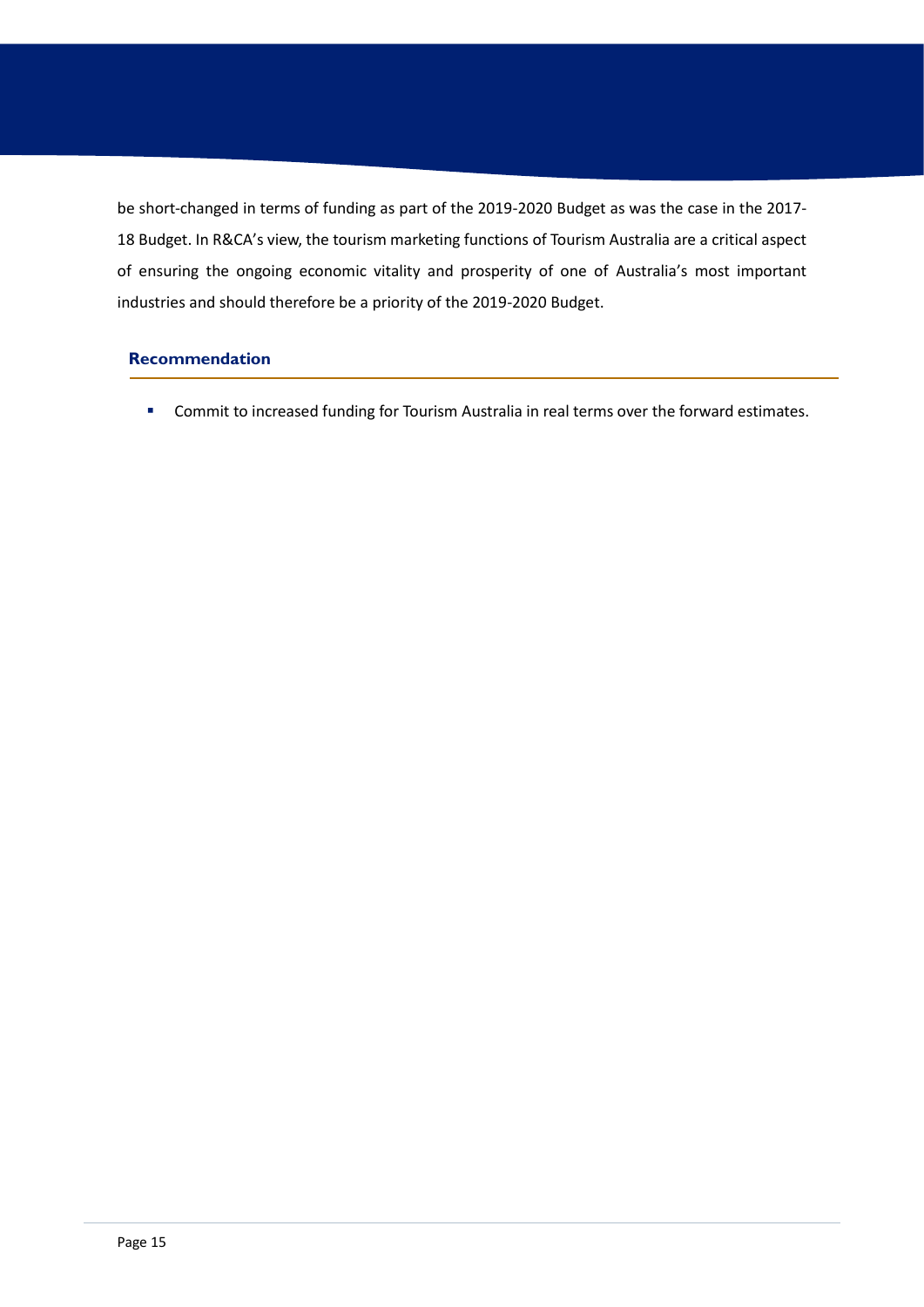# <span id="page-19-0"></span>3. IMMIGRATION AND BORDER PROTECTION

R&CA is greatly concerned at recent evidence showing a significant decline in the number of skilled visas both in terms of those lodged as well as those granted. This decline has been particularly acute since the implementation of the Temporary Skills Shortage (TSS) which was first announced in April 2017 and commenced in March 2018. According to the most recently available statistics published by the Department of Home Affairs, as of 30 June 2018, the size of the overall TSS (and residual subclass 457 visa) program has substantially decreased when compared to previous period in 2016- 17.<sup>23</sup> When comparing the lodgement of primary visa applications over the two-year period, there has been a total decline of 28.4 per cent, with 54,820 applications received in 2016-17 compared to 39,230 in 2017-18.<sup>24</sup> The number of applications granted also declined from 46,480 in 2016-17 to 34,450 in 2017-18.<sup>25</sup> These trends illustrating the decline in skilled visa applications, both lodged and processed, can be seen in Figure 6 below.

|                                     | 2016-17 at | 2017-18 at | % difference |
|-------------------------------------|------------|------------|--------------|
|                                     | 30/06/17   | 30/06/18   |              |
| <b>Primary applications lodged</b>  | 54,820     | 39,230     | $-28.4%$     |
| <b>Primary applications granted</b> | 46,480     | 34,450     | $-25.9%$     |
| Number of primary visa holders in   | 90,590     | 83,470     | $-7.9%$      |
| <b>Australia</b>                    |            |            |              |

**Figure 6: Summary of Primary Visa Applications Lodged and Granted in 2016-17 and 2017-18**

*Source: Department of Home Affairs (2018) Temporary resident (skilled) report 30 June 2018 - summary of key statistics and trends.*

R&CA is also concerned that a significant proportion of this decline in visa applications and subsequently those approved has occurred amongst key hospitality sector occupations. For instance, amongst the occupation of cook, there has been a 37.9 per cent reduction in the number of primary visas granted in 2017-18 compared to those in 2016-17.<sup>26</sup> R&CA believes that this decline is attributable to the failure to include cook as an occupation on the MLTSSL, with visa applicants instead applying for the occupation of chef which has been included in the MLTSSL, thus providing a pathway to permanent residency. R&CA also argues that the significant increases in the costs

<sup>23</sup> Department of Home Affairs (2018) *Temporary resident (skilled) report 30 June 2018 - summary of key statistics and trends.* 

<sup>24</sup> Ibid.

 $25$  Ibid.

<sup>26</sup> Ibid.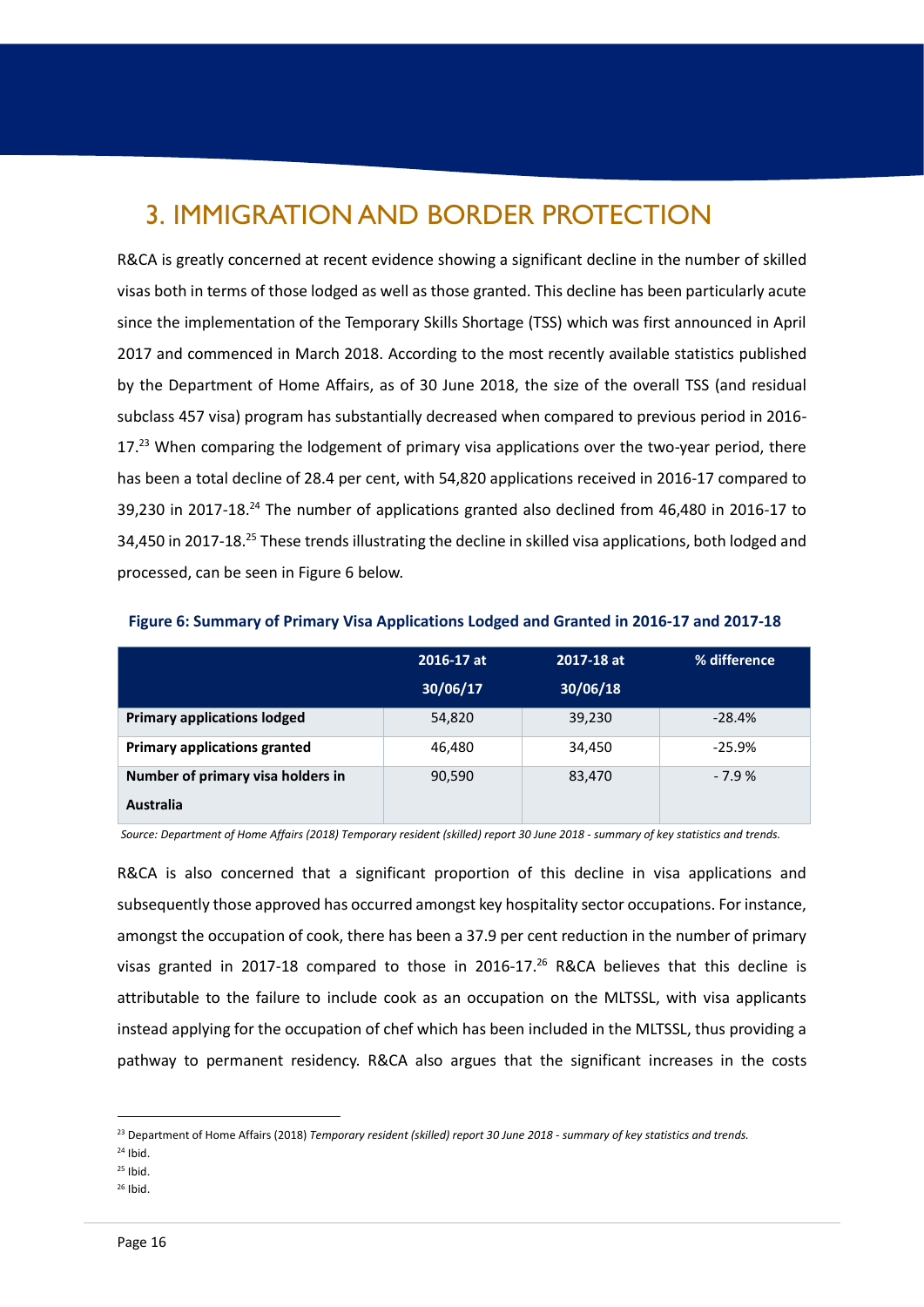associated with the current skilled visa system, particularly those associated with the Skilling Australians Fund levy have created a powerful disincentive for visa-seekers and sponsoring employers for these hospitality positions. The significant reduction in overseas skilled migrants in positions such as chefs has further compounded the skills shortage problem affecting the hospitality industry.

| <b>Nominated</b><br><b>Occupation</b> | 2016-17 to<br>30/06/2017 | 2017-18 to<br>30/06/2018 | % Difference from last<br>program year as at<br>30/06/2017 | 2017-18 as % of<br>total program |
|---------------------------------------|--------------------------|--------------------------|------------------------------------------------------------|----------------------------------|
| Developer<br>Programmer               | 2,120                    | 1,640                    | $-22.4%$                                                   | 4.8%                             |
| <b>ICT Business</b><br>Analyst        | 1,640                    | 1,390                    | $-15.0\%$                                                  | 4.0%                             |
| University<br>Lecturer                | 1,330                    | 1,360                    | 2.2%                                                       | 3.9%                             |
| Cook                                  | 2,170                    | 1,350                    | $-37.9%$                                                   | 3.9%                             |

#### **Figure 7: Primary visas granted – top four occupations**

<span id="page-20-0"></span>*Source: Department of Home Affairs (2018) Temporary resident (skilled) report 30 June 2018 - summary of key statistics and trends.*

#### A. VISA APPLICATION CHARGES

As R&CA has previously mentioned in this submission, the hospitality sector is heavily reliant on the skilled migration system to source the skilled labour required to operate businesses successfully, particularly in comparison to other industry sectors. R&CA has strongly advocated that the structure of Australia's skilled migration system should be designed in such a way that supports those industries expected to contribute the most to future employment outcomes. To achieve this, it is imperative for the Commonwealth Government to ensure that the cost of the skilled visas, including the Temporary Skills Shortage (TSS) visa, are international competitive. R&CA explicitly made this recommendation as part of the Department of Home Affairs' (then known as the Department of Immigration and Border Protection) Review into visa simplification in September 2017.

Under the current pricing arrangements, the cost of a TSS visa (Subclass 482) is \$1,175.00 AUD for occupations listed on the *Short-term Skilled Occupation List* (*STSOL*) and \$2,455.00 AUD per visa for occupations listed on the Medium and Long-term Strategic Skills List (MLTSSL).<sup>27</sup> The current costs of the TSS-visas under the short-term and medium to long term streams represent significant increases compared to the previous 457-visa system. R&CA believes that the current pricing of the

<sup>27</sup> Department of Home Affairs (2018) *Visa Pricing Estimator*[, https://immi.homeaffairs.gov.au/visas/visa-pricing-estimator](https://immi.homeaffairs.gov.au/visas/visa-pricing-estimator)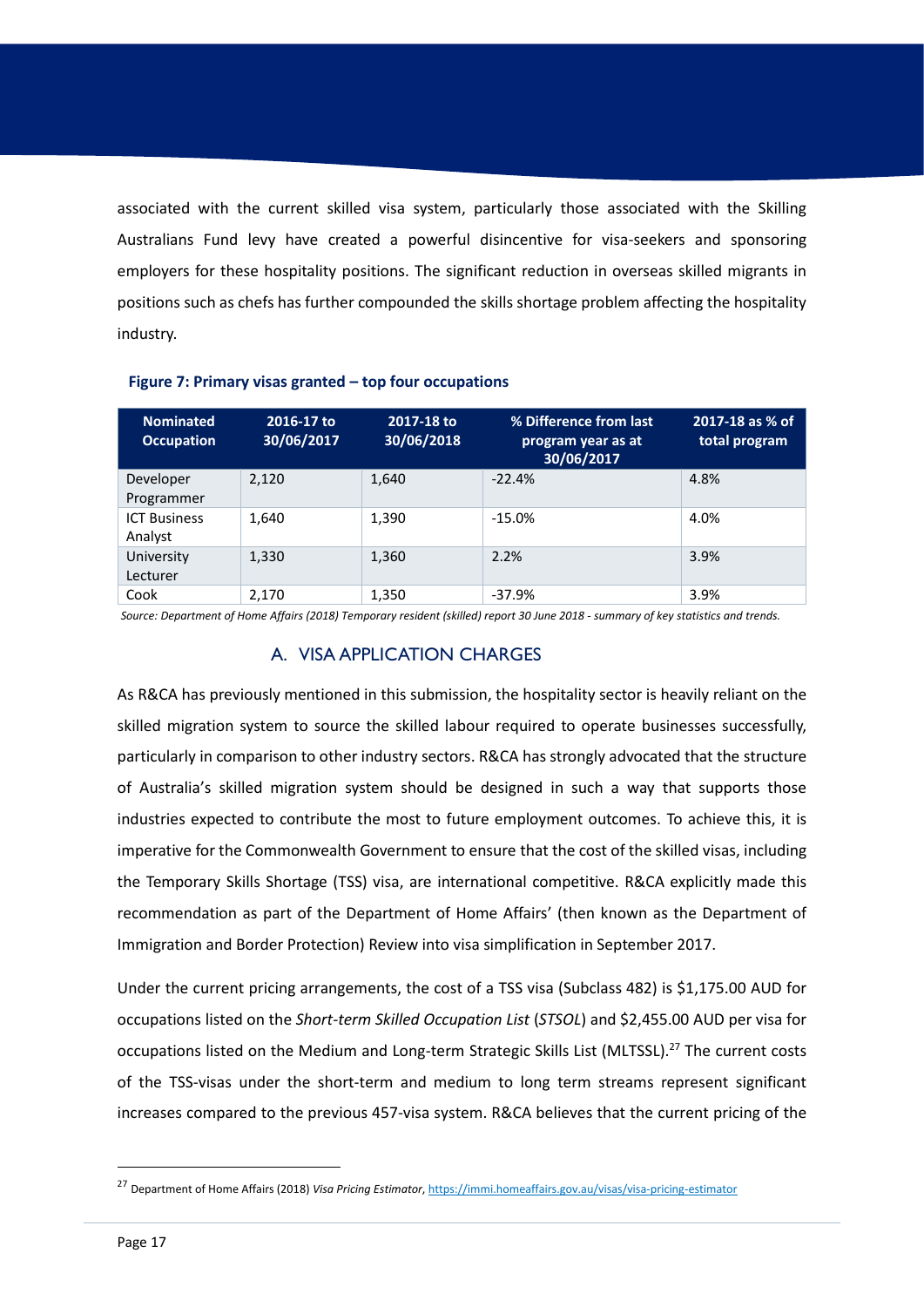TSS visa acts as a disincentive for potential skilled migrants and should be subject to a meaningful reduction to ensure Australia's continued standing as a competitive and attractive destination for overseas skilled migrants. A reduction in the number of skilled overseas migrants received due to excessive visa fees will ultimately negatively affect the ability of cafés and restaurants to source the skilled labour they need to maintain the viability of their businesses, especially in the absence of sufficient numbers of skilled and willing domestic employees.

#### **Recommendation**

Commit to a meaningful reduction in the cost of the TSS visa applications for both the shortterm and medium-term streams.

#### B. SKILLING AUSTRALIANS FUND (SAF) LEVY

<span id="page-21-0"></span>R&CA has expressed significant concerns regarding the training levy imposed on sponsoring employers as part of the Commonwealth Government's \$1.5 billion Skilling Australians Fund (SAF). R&CA believes that the continued existence of the training levy in its current form will exacerbate the impact of acute skills shortages and act as a handbrake on the economic growth and development of the tourism and hospitality sectors. R&CA believes that the implementation of the SAF levy has already had a material impact since its commencement on 12 August 2018 and that there will be further deleterious effects on the hospitality industry unless significant changes to the levy are made.

R&CA argues that it is unreasonable to expect businesses of any size to absorb the heavy financial burden of this training levy, let alone small businesses operating on very low margins and will lead to the closure of businesses. In the café, restaurant and catering sector, over 92 per cent of businesses are small businesses employing 19 people or less. $^{28}$  Whilst the structure of the training levy distinguishes between small and large businesses, the upfront and ongoing costs of employing foreign workers will make it almost impossible for small businesses to access the skilled labour they need and will exacerbate existing skills shortages across the tourism and hospitality industry.

The SAF levy, as it stands, has created a strong disincentive for businesses to invest in their own training programs as they are having to pay for it already through the mandatory SAF levy. The SAF

<sup>28</sup> Australian Bureau of Statistics (ABS) (2018) *8165.0 Counts of Australian Businesses, including Entries and Exits, Jun 2012 to Jun 2017*.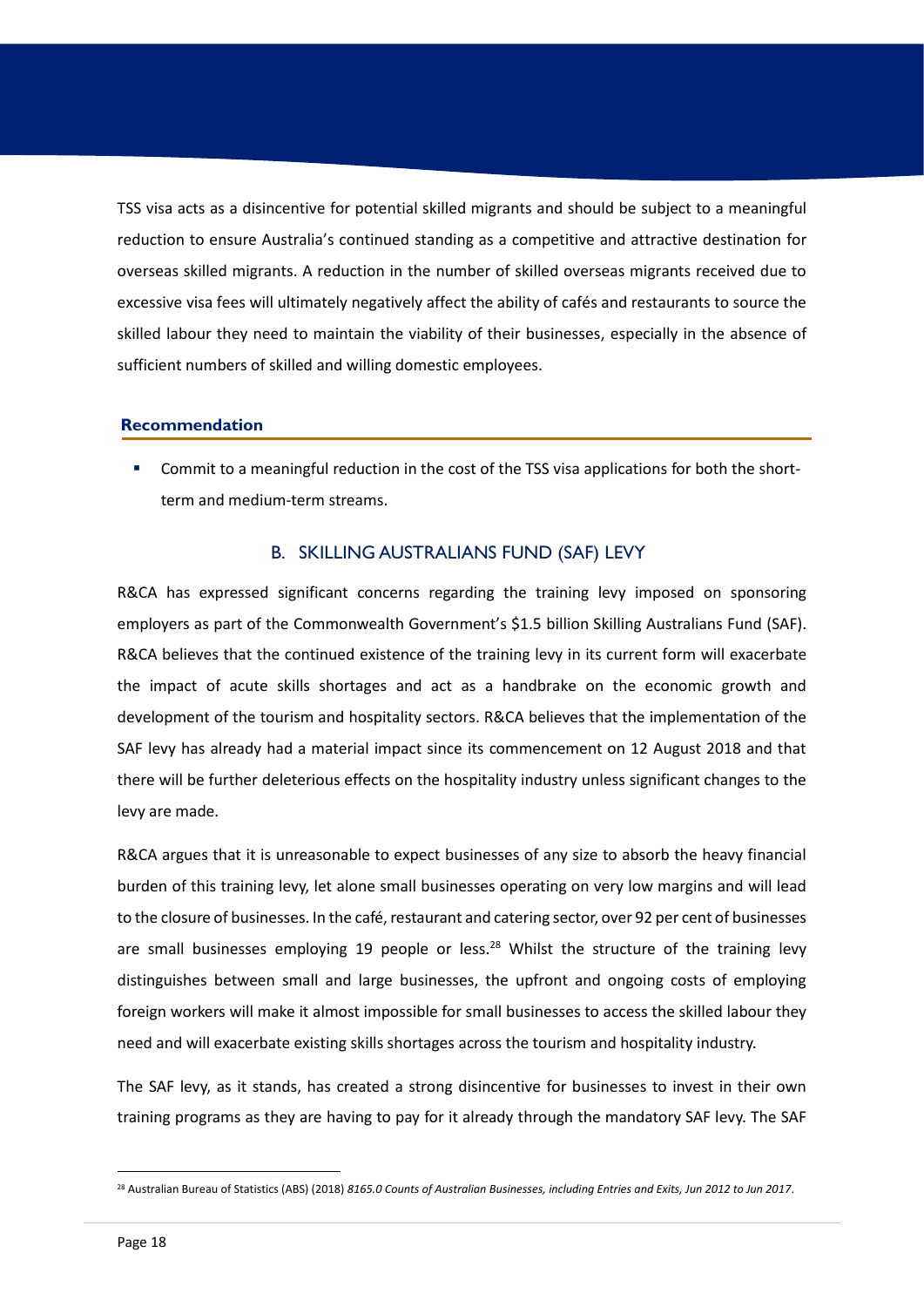levy is a cause of significant frustration to business-owners given that they are having to pay the levy to source the skilled labour they require to run their businesses yet are not seeing any concomitant increase in the availability of locally skilled candidates. The skills shortages are in fact worsening, despite the presence of the SAF levy, meaning that employers are having to pay twice to then train the staff themselves.

Whilst R&CA is not opposed to the Skilling Australians Fund itself, it is the Association's strong view that the \$1.5 billion should not be funded almost exclusively through the levy. Given that there is no guarantee that the levy will achieve that \$1.5 billion funding amount, R&CA argues that the Commonwealth Government should itself guarantee the SAF's funding investment at its current levels, regardless of the eventual amount ultimately generated through the levy. It is R&CA's view that the Commonwealth Government should commit to funding any possible shortfall in funding for the SAF, whilst halving the current levy on sponsoring businesses.

Whilst R&CA strongly welcomed the refund provisions announced as part of the previous year's Commonwealth Budget, there is still a necessity to expand these provisions to cover all unsuccessful applications. As it stands, employers are ineligible for refunds on the training levy if their application is unsuccessful, unless the visa is refused based on health or character grounds. The financial and time resources required as part of submitting a TSS-visa application represents a significant impost for small businesses which is compounded by having to submit multiple applications if their initial application is unsuccessful.

#### **Recommendation**

- Halve the quantum of the existing SAF levy charged to sponsoring businesses for each visa application.
- Guarantee \$1.5 billion investment in Skilling Australians Fund regardless of the amount generated through the SAF levy.
- Expand refund provisions associated with TSS-visa applications so that businesses are refunded the SAF levy in the event of any unsuccessful applications, regardless of the reasons involved.
- Non-upfront payment options for the SAF levy should be made available to employers when processing applications.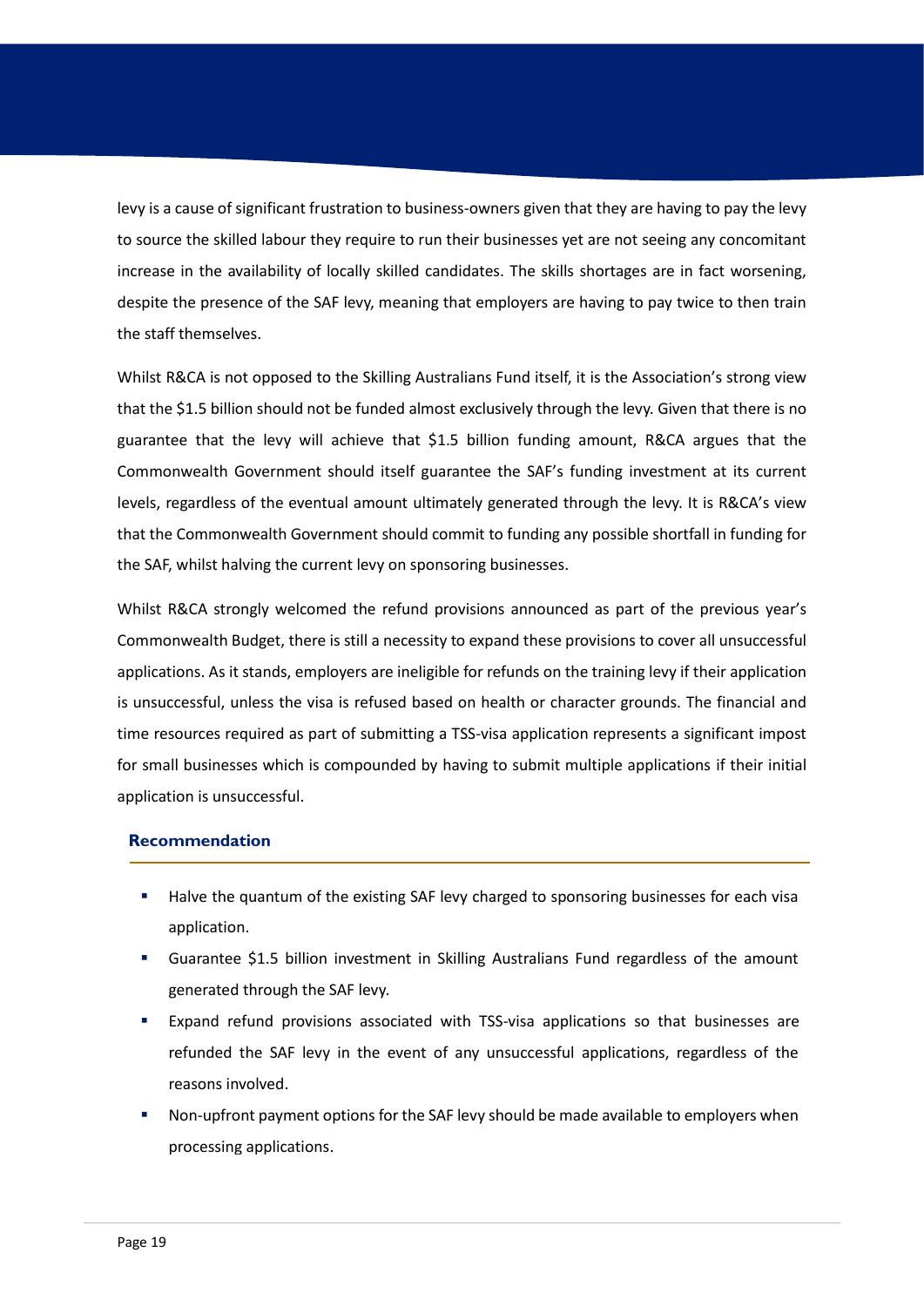### C. WORKING HOLIDAY MAKER VISA

<span id="page-23-0"></span>Despite the present restrictions limiting the amount of time they are permitted to work at the one employer, Working Holiday Makers (WHMs) still represent an important labour source for small businesses in the café, restaurant and catering industry. The industry's reliance on WHMs, in addition to categories of overseas migrants, has increased due to the persistent shortages in locally-trained skilled workers across a variety of key occupations. As such, R&CA is committed to ensuring that Australia remains an attraction destination for WHMs with visa fees that are internationally competitive. R&CA argues that a meaningful reduction in the cost of all visa categories, including the WHM visa, is urgently needed measure to reverse significant declines in the number of overall application received.

Even though the Commonwealth Government outlined a commitment to reduce the cost of the WHM visa to \$390 in its 2016 *Working Holiday Maker Reform Package*, the cost of the WHM visa (subclass 417 and subclass 462) currently stands at  $$450.00<sup>29</sup>$  R&CA is disappointed that the Commonwealth Government has thus far failed to honour this commitment, arguing that the increased cost of the WHM visa has significantly contributed to the overall decline in the total number of applications. For instance, 155,162 first-year WHM visa applications were received in the 2017-18 financial year compared to 159,444 for the preceding financial year, according to a report from the Department of Home Affairs most recently published working holiday-maker report.

R&CA highlights the fact that a reduction in WHM applications has a negative effect on hospitality businesses, both in terms of WHMs as a labour source, as well as their typically high average spend whilst in the country, much of which is also at hospitality businesses. R&CA strongly urges the Commonwealth Government to reinstate its policy original commitment to reduce the WHM visa fee from the current \$450.00 to \$390.00. R&CA believes that a meaningful reduction in price for the WHM visa would translate to an increased number of visa applications being received.

#### **Recommendation**

Reinstate the Commonwealth Government's previous commitment to reduce the WHM visa fee from the current \$450 to \$390.

<sup>29</sup> Department of Home Affairs (2018) *Visa Pricing Estimator*[, https://immi.homeaffairs.gov.au/visas/visa-pricing-estimator](https://immi.homeaffairs.gov.au/visas/visa-pricing-estimator)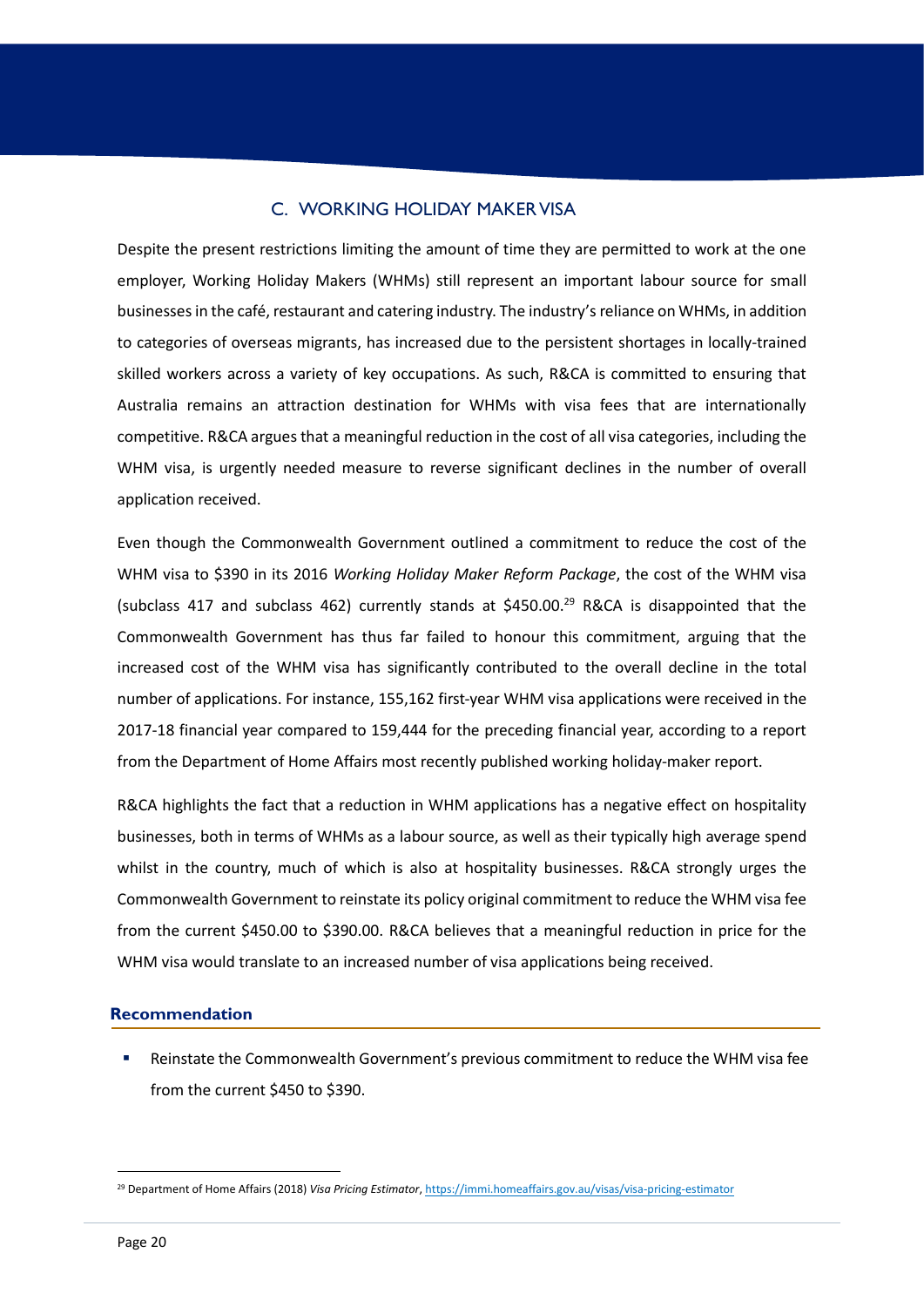### D. REVIEW OF ANZSCO CODES

<span id="page-24-0"></span>R&CA argues that a comprehensive and wide-ranging review of the ANZSCO codes list must be urgently completed and should be one of the key policy recommendations arising out of this inquiry. Since the introduction of this system in 2006, the ANZSCO codes have only been reviewed twice. Given the rapidly changing nature of jobs and the Australian workforce and the importance of the ANZSCO codes in determining visa applicants' eligibility for various skilled migration programs, R&CA argues that this Review is of the utmost necessity.

In a particularly frustrating outcome, the Australian Bureau of Statistics (ABS) recently decided against conducting a review of the ANZSCO codes list in August 2018, a decision which was heavily criticised by significant employer and business groups across the country.<sup>30</sup> The ABS has failed to even commit to a review of the ANZSCO codes list in the future, only committing to considering a review at some point following the next Census schedule to be conducted in 2021. It remains highly unlikely therefore that a Review of the codes will be conducted until after the results of the 2026 Census, meaning that a period of 15 years will have elapsed since the last major review of jobs in the economy will have been conducted.

In R&CA's view, the decision not to conduct a review of the ANZSCO codes must be overturned and that the ABS should be allocated sufficient funding resources in order to conduct a proper review with immediate effect.

#### **Recommendation**

■ Commission the Australian Bureau of Statistics (ABS) to conduct a comprehensive and wideranging review of the existing Australian and New Zealand Standard Classification of Occupations (ANZSCO) codes list with immediate effect.

<sup>30</sup> Australian Chamber of Commerce and Industry (ACCI) (2018) *Bureau of Statistics out of touch with workforce change*, Media Release, 14 August.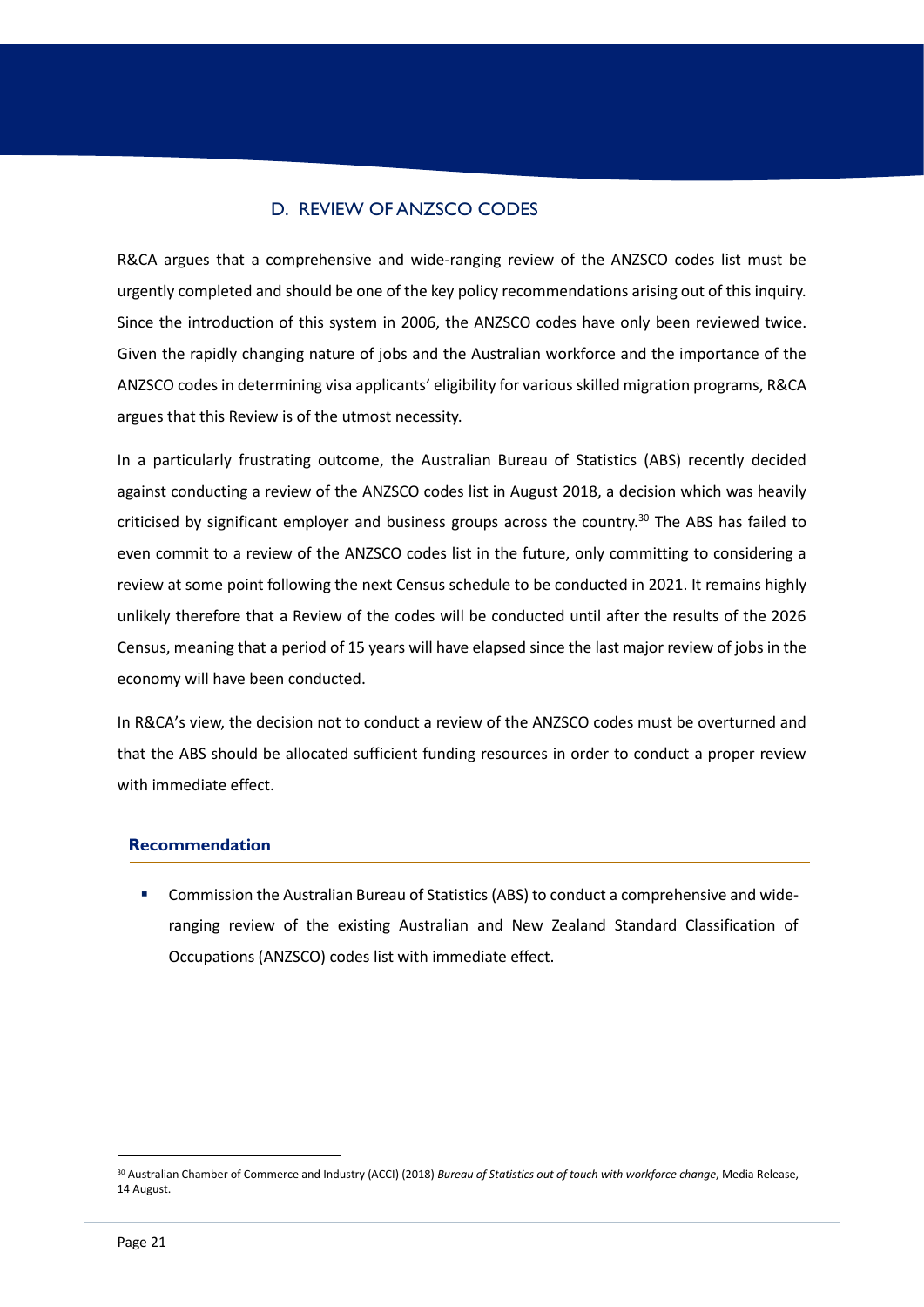# <span id="page-25-0"></span>4. ENVIRONMENT AND ENERGY

### <span id="page-25-1"></span>A. COST OF ELECTRICITY AND GAS

It has been extremely well-documented that the past twelve months has seen a dramatic escalation in the cost of utilities such as electricity and gas amongst businesses and households. R&CA views this as highly problematic for the sector, given café, restaurants and catering businesses' reliance on large, energy-intensive equipment to operate their businesses successfully. This is not limited to commercial grade fridges, freezers, ovens, dishwashers, fryers, coffee machines, air-conditioning units and various pieces of cleaning equipment.

Drastically higher electricity and gas prices are especially problematic for the hospitality sector in that business-owners are subject to a "double-whammy"; the business-owners themselves are forced to absorb increases in their operating costs, whilst consumers are less likely to patronise their businesses due to the impact on household spending and discretionary income levels. Whilst consumers can adjust their levels of discretionary spending, cafés and restaurants do not possess this ability so they are effectively locked in to this increased expense regardless of how many customers they serve. Business-owners are also generally reluctant to pass on increased operating costs in the form of higher prices due to a fear of customer backlash and the hypercompetitive nature of the industry.

R&CA urges the Commonwealth Government to ensure that energy security, reliability, affordability and sustainability considerations are balanced. The pernicious incentive to 'gold plate' the system that we have seen at a State level, for example, is part of the cause of the current imbalance in these factors. For instance, a Federal Government analysis of the energy markets across all individual Australian jurisdictions found wholesale prices were 30 per cent higher in Queensland than in other states and territories.

Given that the average profit margin of a café or restaurant is 4.2 per cent<sup>31</sup>, even a modest overall increase in electricity prices can have a crippling effect on the profitability of these businesses. As such, R&CA would urge that the 2018-19 Commonwealth Budget contain specific measures designed to reduce the cost of electricity for both households and small businesses. In particular, R&CA is strongly opposed to any new taxes, levies or charges that increase the cost of electricity or gas.

<sup>31</sup> Australian Bureau of Statistics (ABS) 2008, *8655.0 - Cafes, Restaurants and Catering Services, Australia, 2006-07*.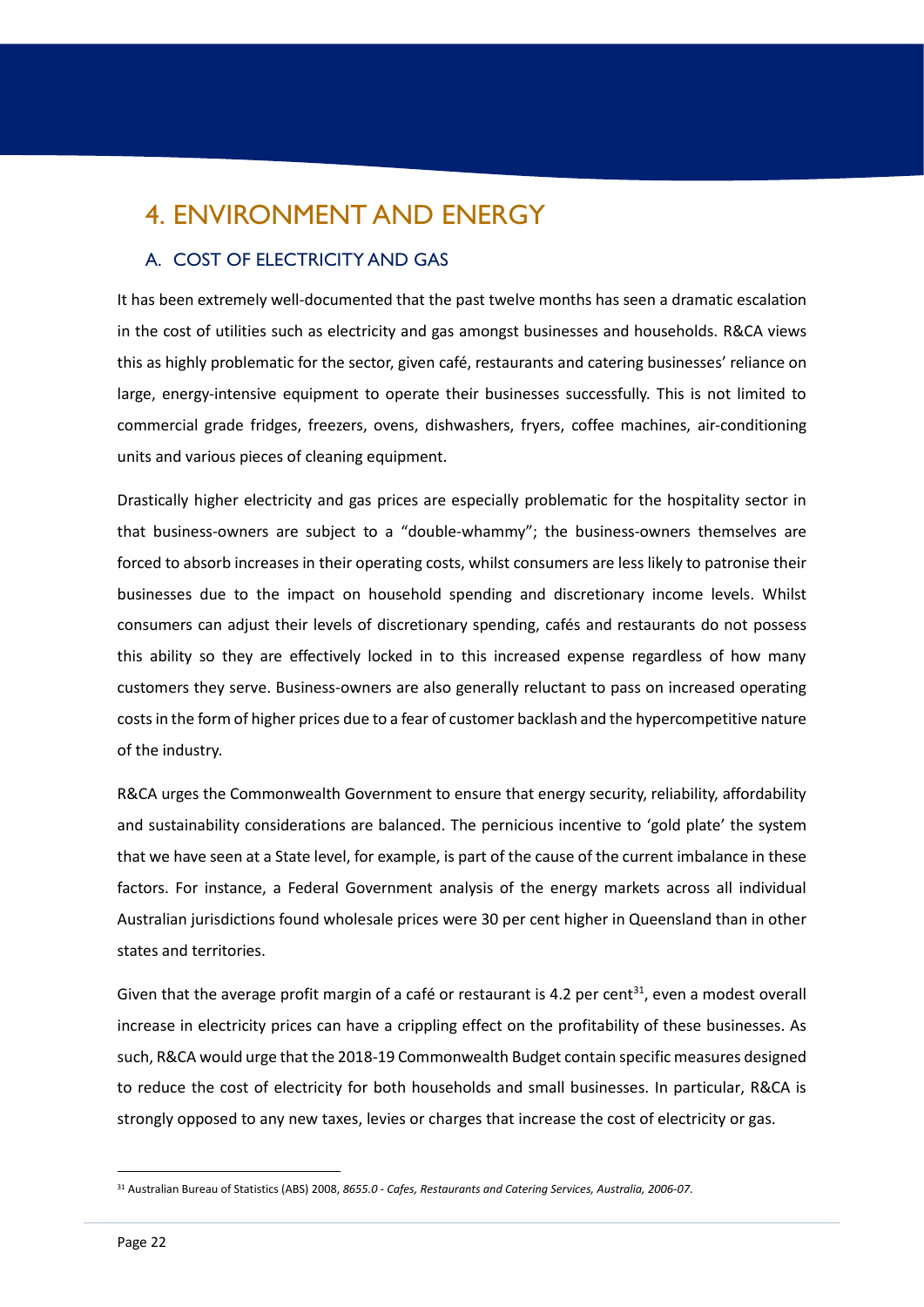According to R&CA's 2018 Industry Benchmarking Report, business-owners identified a reduction in the cost of produce, electricity and gas was as the factor making the biggest difference in running their businesses more successfully.<sup>32</sup> This marked the second consecutive year in which this was the case, however the 2018 report found a greater proportion of hospitality business-owners ranking reduced costs of produce, electricity and gas as the most significant factor in operating their business more successfully. Figure 8 below lists all factors identified and the degree to which owners rated them as a factor in operating their businesses more successfully. Given the importance of ensuring sustainable prices for as electricity and gas amongst businesses and households, R&CA argues that the Commonwealth Government should ensure that the 2019-20 Budget contains specific measures designed to reduce the cost of these utilities.



#### **Figure 8: Factors Making the Most Difference in Running a Business Successfully**

*Source: R&CA 2018 Benchmarking Report, p.20.*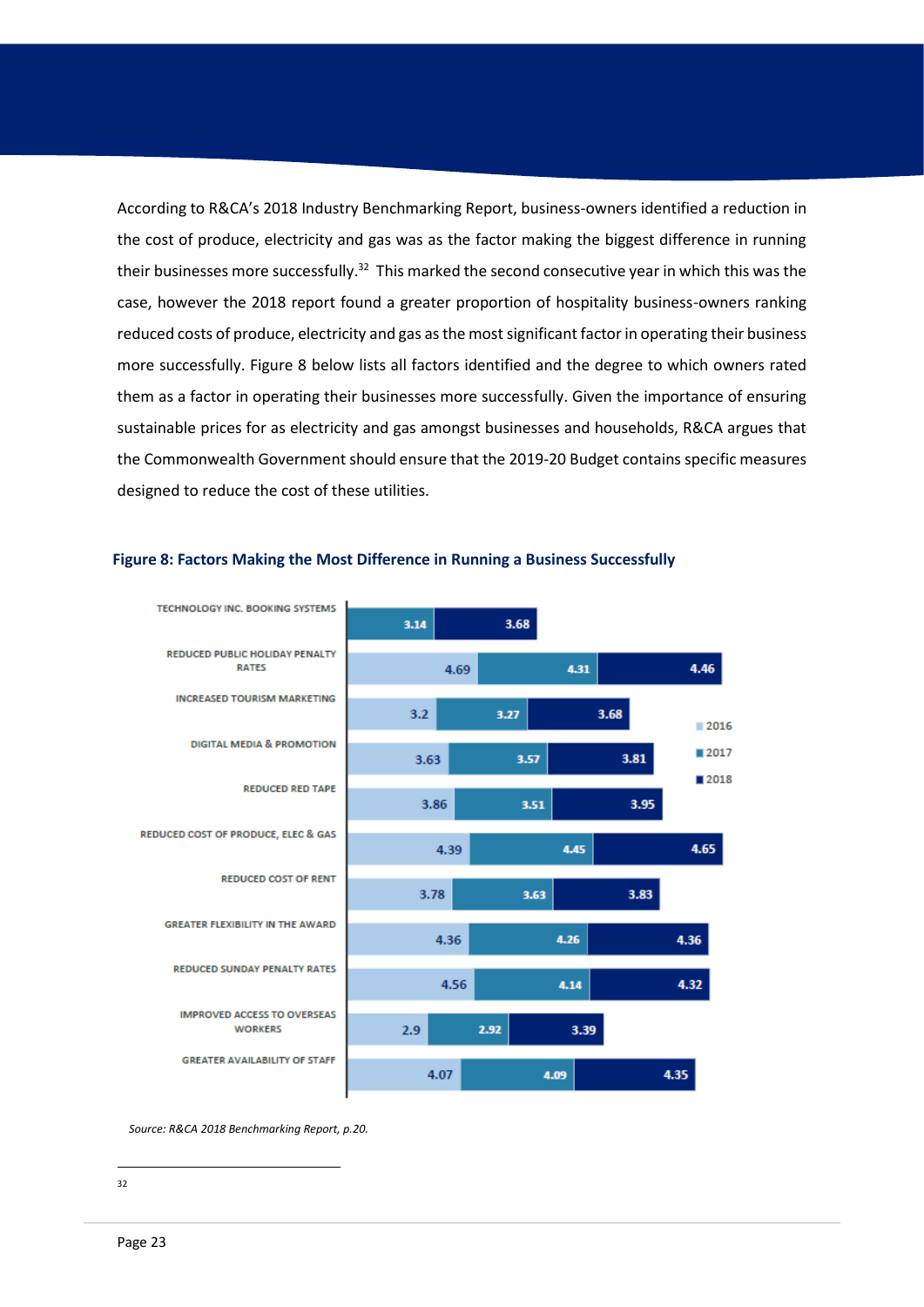### **Recommendation**

- That the 2019-20 Commonwealth Budget contain specific initiatives designed to reduce the cost of electricity and gas for small businesses and households.
- **That the Commonwealth Government introduces no new taxes, levies or charges that increase** the cost of electricity or gas.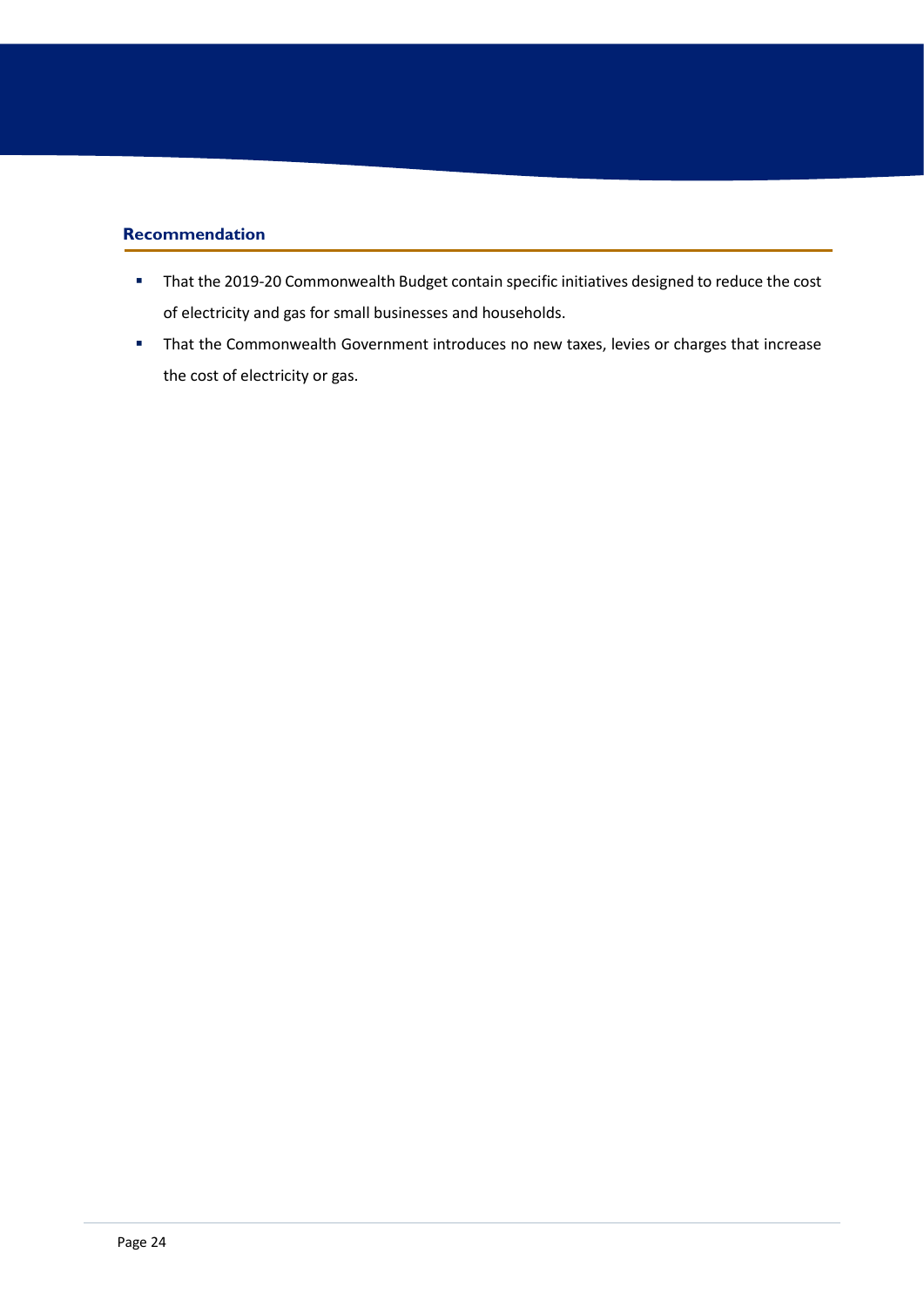# <span id="page-28-0"></span>5. EDUCATION

### <span id="page-28-1"></span>A. NATIONAL VET MARKETING CAMPAIGN

R&CA believes that the current levels of proper marketing devoted to increasing enrolments and completions of VET courses, including those relevant to the hospitality sector are woefully insufficient. To reverse the significant recent declines associated with enrolments and completions in the VET sector, R&CA argues that a comprehensive, nation-wide marketing campaign promoting the career pathways associated with the VET sector is necessary. Such a campaign should attract significant investment from the Commonwealth Government at no less than \$10 million to maximise its potential success. Whilst a \$10 million investment would be a welcome step in terms of funding a highly sophisticated national VET campaign, R&CA believes that further funding in addition to this would also help ensure the continued robustness and viability of the nation's VET sector.

R&CA would add that this campaign should be targeted at courses connected to economic sectors with significant projected employment growth, including tourism and hospitality. In R&CA's view, one of the biggest inhibiting factors discouraging potential candidates from pursuing VET courses is a lack of accurate information which could be in part rectified by such a campaign. R&CA would also advise the Commonwealth Government to design, structure and execute this campaign in close collaboration with industry stakeholders, such as associations, as well as their counterparts at a State and Territory Government level to ensure that positive outcomes stemming from this campaign are achieved. Furthermore, such a campaign must be targeted at all levels of society and not just towards students to address negative and misinformed societal perceptions associated with VET-sector related career pathways.

R&CA has recently advised State Governments in both Queensland and South Australia in reviews of their respective VET systems of the need to incorporate high-profile hospitality industry figures as part of a marketing push to encourage students to pursue a long-term career in the hospitality sector. R&CA strongly believes that influential and successful hospitality figures can be incorporated as part of a national marketing campaign to correct negative perceptions of the industry amongst young people and their peer groups and families.

Whilst R&CA believes that a strong marketing campaign funded through Commonwealth Government channels is necessary, it also stresses that such a campaign should not be conducted in isolation and must also be accompanied by significant structural changes in the VET system. R&CA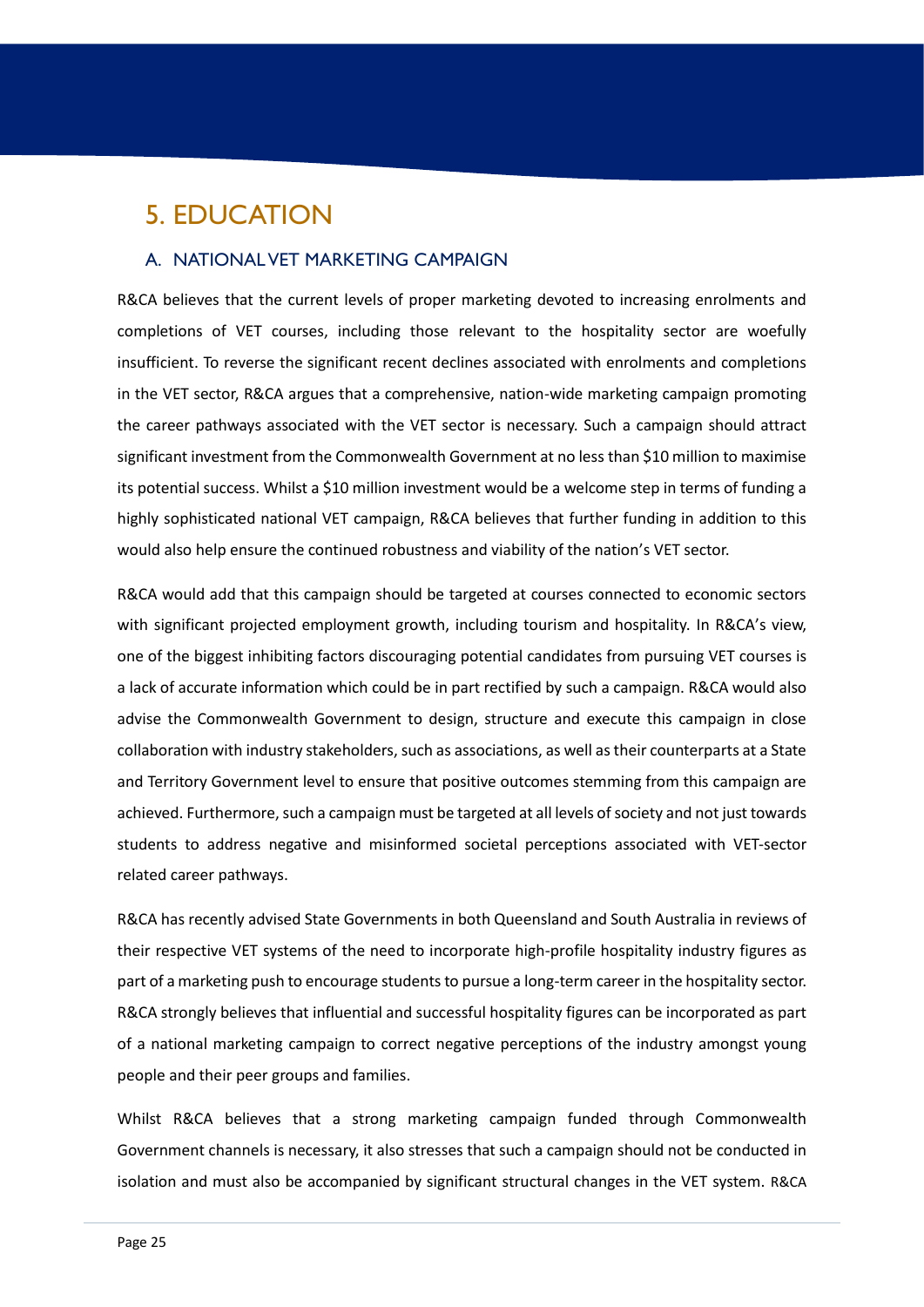warns that the efficacy of such a campaign will be significantly undermined in the absence of any meaningful structural reforms associated with the VET sector.

#### **Recommendation**

▪ A sophisticated and wide-reaching national marketing campaign targeting increased enrolments and completions of VET sector courses should be funded by the Commonwealth Government, with a minimum investment of \$10 million.

#### <span id="page-29-0"></span>B. VET STUDENT LOANS SCHEME

In addition to negative societal perceptions affecting the VET sector, R&CA contends that another barrier preventing the VET sector from achieving its status as a viable alternative to higher education pathways is the flawed structure of the current VET Student Loans system. The financial barriers associated with the VET sector, including the upfront cost of completing courses, acts as a significant disincentive to students from enrolling in and completing these courses. State Governments in both NSW and Victoria have recognised the importance of reducing the financial barriers associated with completing VET courses by implementing free, government-funded, places for VET courses at no cost to students. R&CA believes that action is also required at a Commonwealth-level to address the issue of financial barriers preventing students from participating in the VET sector.

A practical way for the Commonwealth Government to rectify shortcomings associated with the existing VET sector is to alter the VET Student Loans Scheme to increase accessibility of courses such as the Diploma of Hospitality Management (SIT50416) and Advanced Diploma of Hospitality Management (SIT60316). R&CA has previously recommended that both courses should be earmarked for inclusion at either the \$10,000 or \$15,000 band on the approved courses list. At present, both courses are listed at the \$5,000 band which R&CA believes is insufficient to attract enrolments from students, especially those without the ability to pay the upfront costs associated with completing these courses. R&CA argues that action concerning the structure of the approved courses list is urgently required, particularly since a review of the VET Student Loans system conducted over 12 months ago disappointingly yielded zero recommendations or outcomes.

R&CA advises that in the absence of structural changes to the VET Students Loans scheme, including the upgrading of the Diploma and Advanced Diploma of Hospitality Management to the \$10,000 or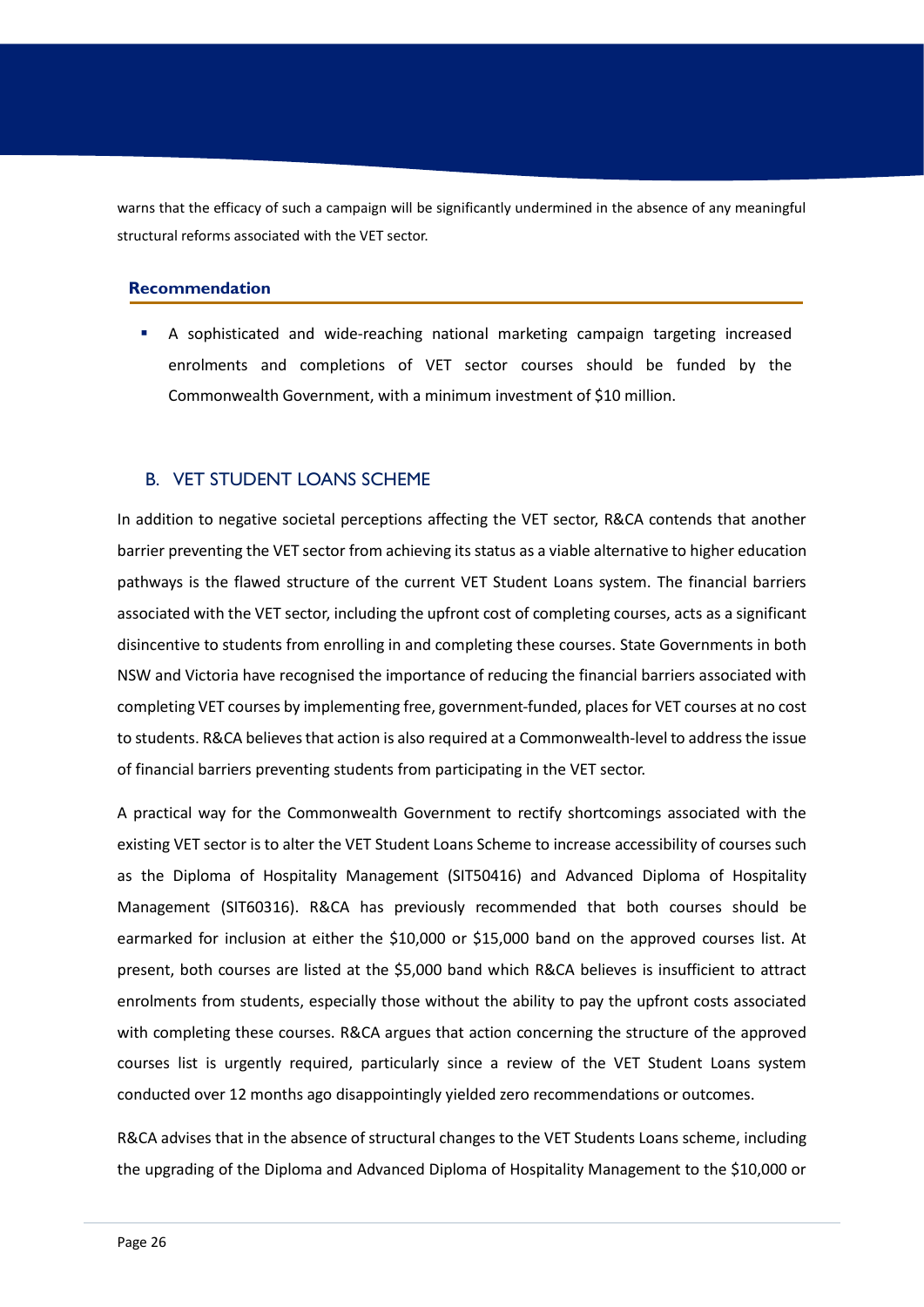\$15,000 band, will exacerbate existing skills shortages amongst the hospitality sector. Subsequently, this will also severely curtail the ability of hospitality sector businesses to source the skilled labour they need to run their businesses sustainably and effectively.

#### **Recommendation**

**• The Diploma of Hospitality Management (SIT50416) and Advanced Diploma of Hospitality** Management (SIT60316) should both be re-instated at either band \$10,000 or \$15,000 on the approved courses list as a matter of urgent priority from the current \$5,000.

#### C. INDUSTRY SPECIALIST MENTORING FOR AUSTRALIAN APPRENTICES

Following the announcement of the Commonwealth Government's Industry Specialist Mentoring for Australian Apprentices (ISMAA) program in the 2017-18 Budget, R&CA has acted on behalf of the hospitality industry as one of 24 successful tenderers for the project. Since the commencement of this project in check, R&CA has appointed 11 industry-specific mentors across several states and territories resulting in the recruitment of over 1,200 apprentices and trainees in hospitality-related courses. R&CA argues that the strong success of the ISMAA program in recruiting additional apprentices and trainees to the hospitality sector warrants its continued funding from the Commonwealth Government. Therefore, R&CA strongly recommends that funding for this program be guaranteed beyond the current period, elapsing as of the end of 2019. As a minimum, R&CA argues that this program should be extended for an additional 2 year period.

#### **Recommendation**

Funding for the Industry Specialist Mentoring for Australian Apprentices program for industry specific mentoring should be extended for an additional two years as part of the 2019-20 Commonwealth Budget.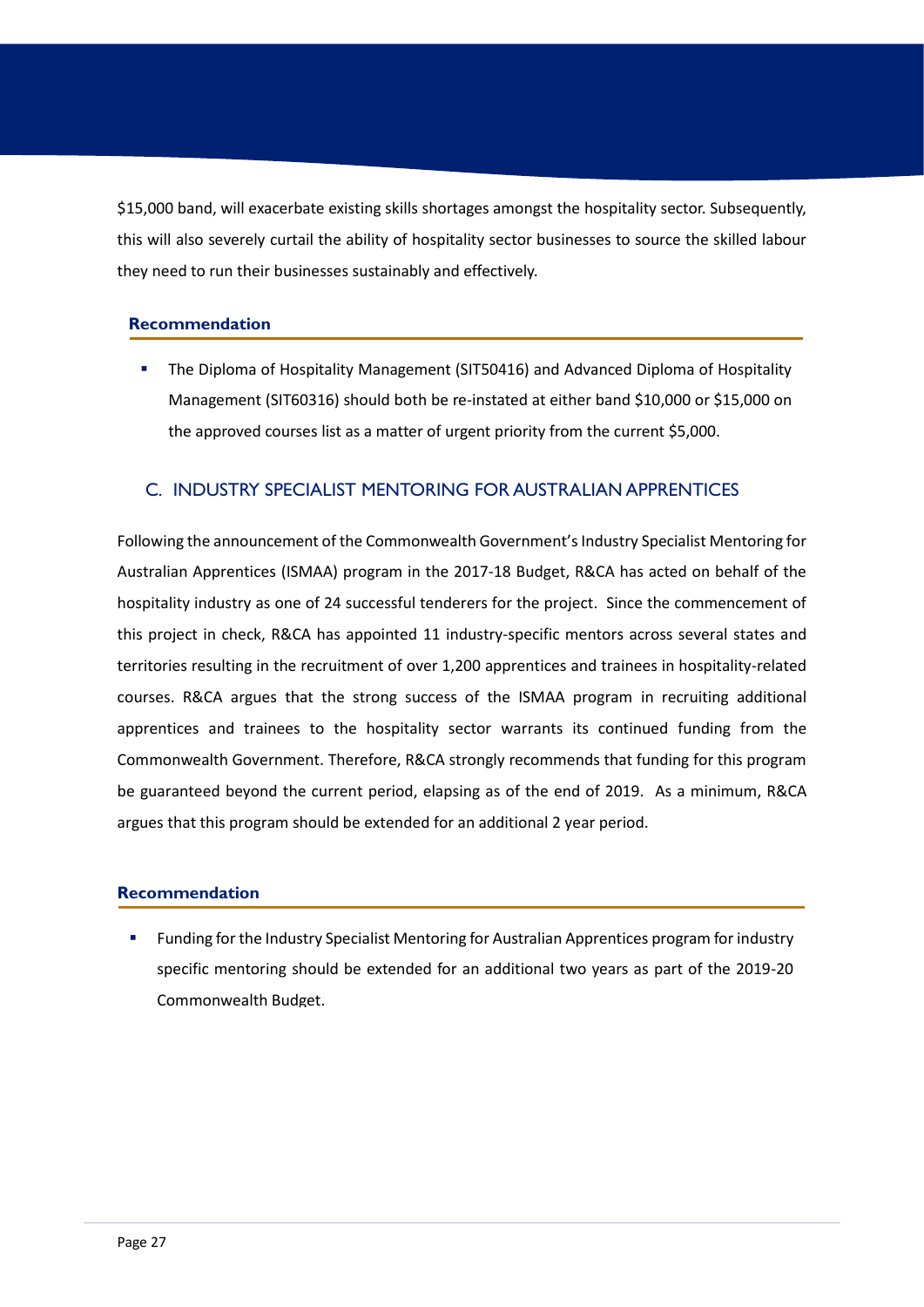# <span id="page-31-0"></span>**CONCLUSION**

R&CA greatly appreciates the opportunity to provide its Pre-Budget Submission to the Australian Treasury outlining its major policy recommendations in relation to the forthcoming 2019-2020 Commonwealth Budget. The drafting of R&CA's major budget policy priorities has been directly influenced by the current small business operating environment for the café, restaurant and catering sector which has been significantly affected by issues including an intensification of the skills shortage crisis and costs increasing amongst almost all major business expense categories such as those associated with electricity and gas. R&CA argues that the budgetary positions contained in the 2019- 2020 should be designed to improve the current business operating conditions across the Australian economy, with particular respect to sectors projected to account for significant economic growth over the coming years such as the café, restaurant and catering sector.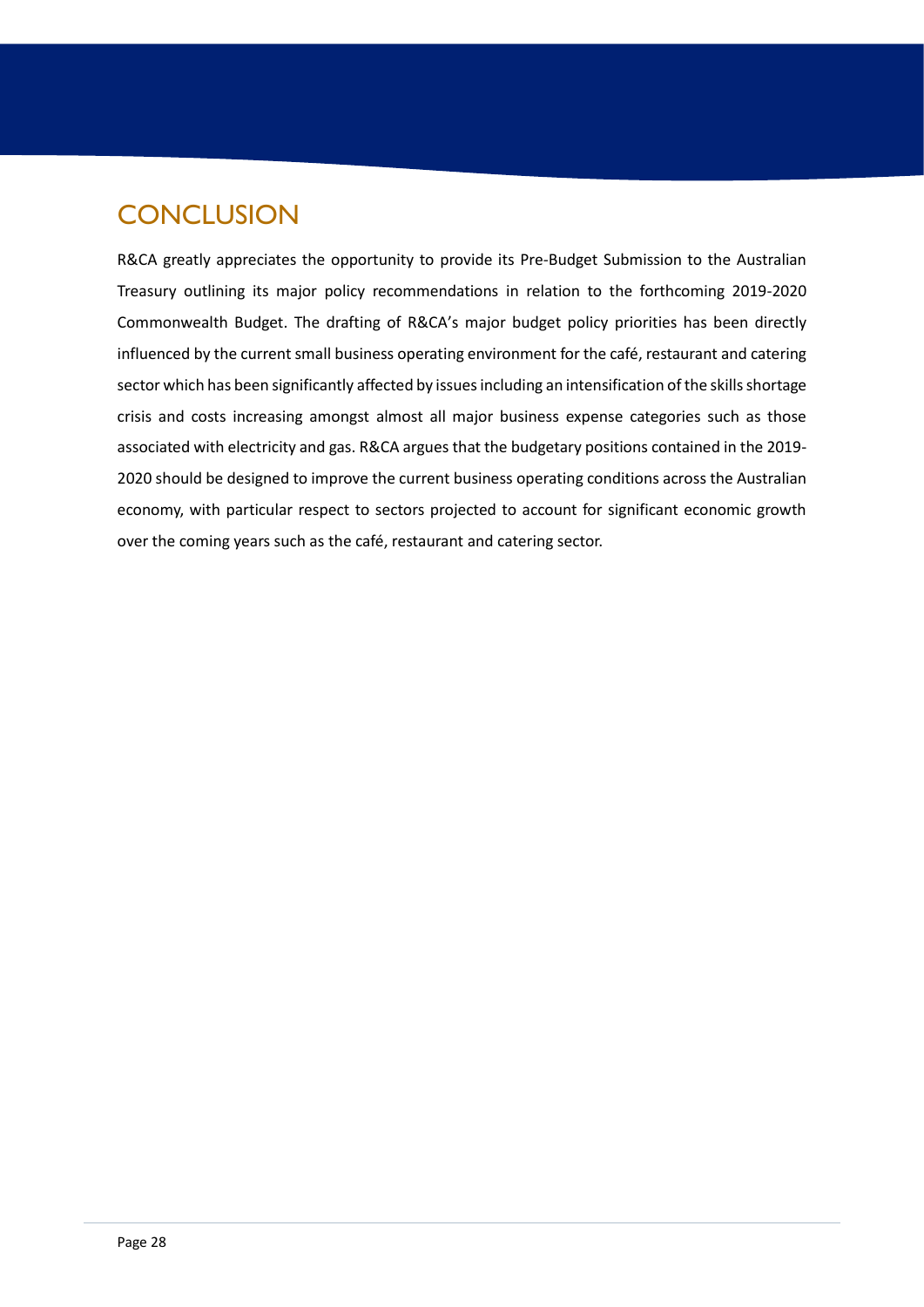### <span id="page-32-0"></span>**REFERENCES**

Australian Bureau of Statistics (ABS) 2008, *8655.0 - Cafes, Restaurants and Catering Services, Australia, 2006-07*.

Australian Bureau of Statistics (ABS) (2018) *8165.0 Counts of Australian Businesses, including Entries and Exits, Jun 2012 to Jun 2017*.

Australian Bureau of Statistics, (ABS), (2017) Retail *Trade Data 8501.0*.

Australian Chamber of Commerce and Industry (ACCI) (2018) *Bureau of Statistics out of touch with workforce change*, Media Release, 14 August.

Australian Government (2019) Minister for Trade, Tourism and Investment, *Tourism spending soaring as travellers head to the regions,* Media Release, 9 January.

Australian Taxation Office (ATO) (2017) *FBT concessions*, 22 May.

Department of Home Affairs (2018) *Temporary resident (skilled) report 30 June 2018 - summary of key statistics and trends.*

Department of Home Affairs (2018) *Visa Pricing Estimator* <https://immi.homeaffairs.gov.au/visas/visa-pricing-estimator>

Department of Jobs and Small Business (2018) *2016 Employment Projections, Industry projections to May 2023.*

Fair Work Ombudsman (2017) *Pay Guide - Restaurant Industry Award 2010 [MA000119]*, 2 August.

Restaurant & Catering Australia (2018) *2018 Industry Benchmarking Report*.

Tourism Australia (2015) *Restaurant Australia Results*.

Tourism Research Australia (2019) *Latest International Visitor Survey (IVS) Results – Year Ending September 2018*, 9 January 2019.

Tourism Research Australia (2017) *Tourism Satellite Account – Summary of Key Results 2016-17*, 14 December 2017.